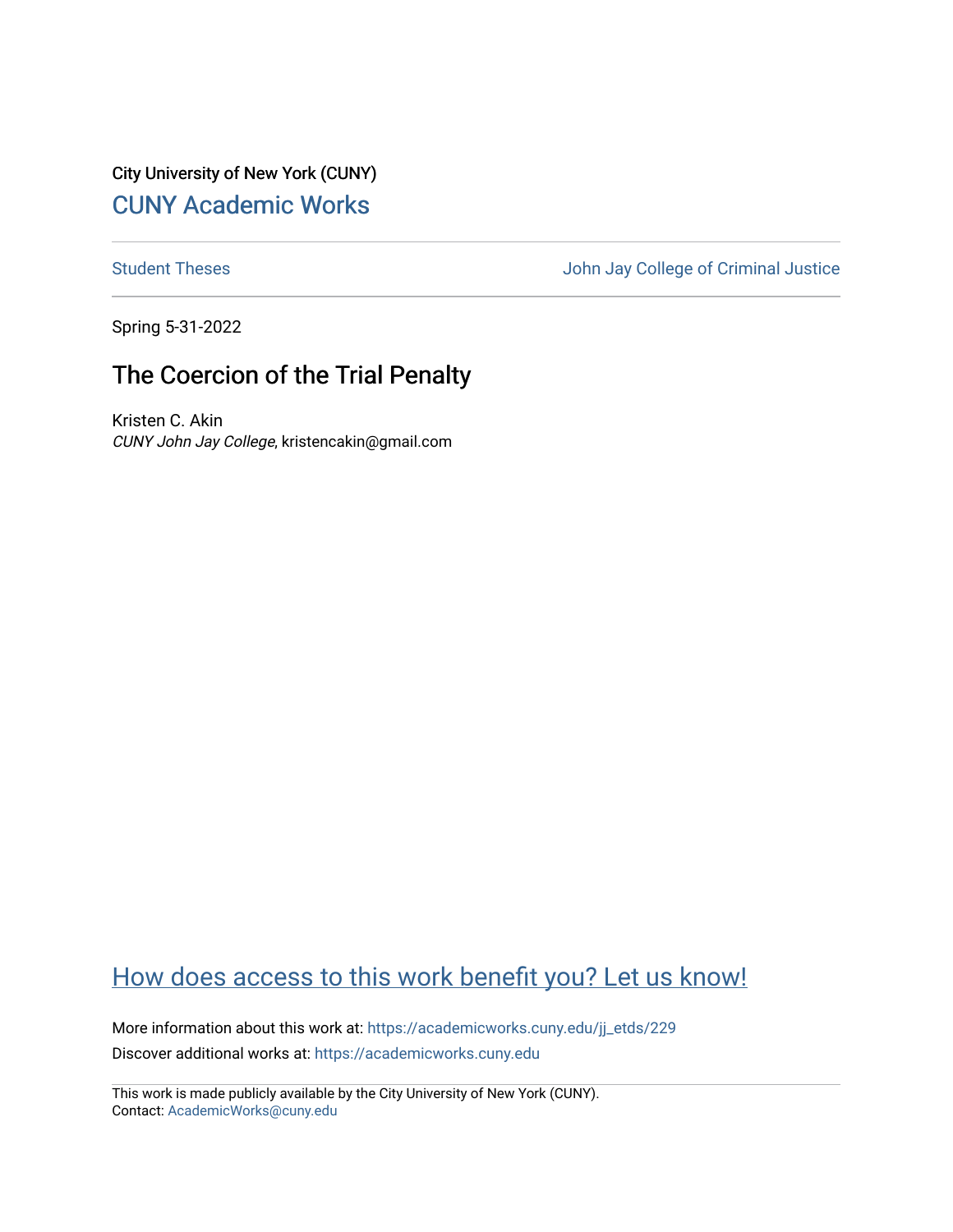The Coercion of the Trial Penalty

A Thesis Presented in Partial Fulfillment of the Requirements for the Degree of Master of Arts in Forensic Psychology Master of Arts in Forensic Psychology John Jay College of Criminal Justice City University of New York

Kristen Akin

May 2022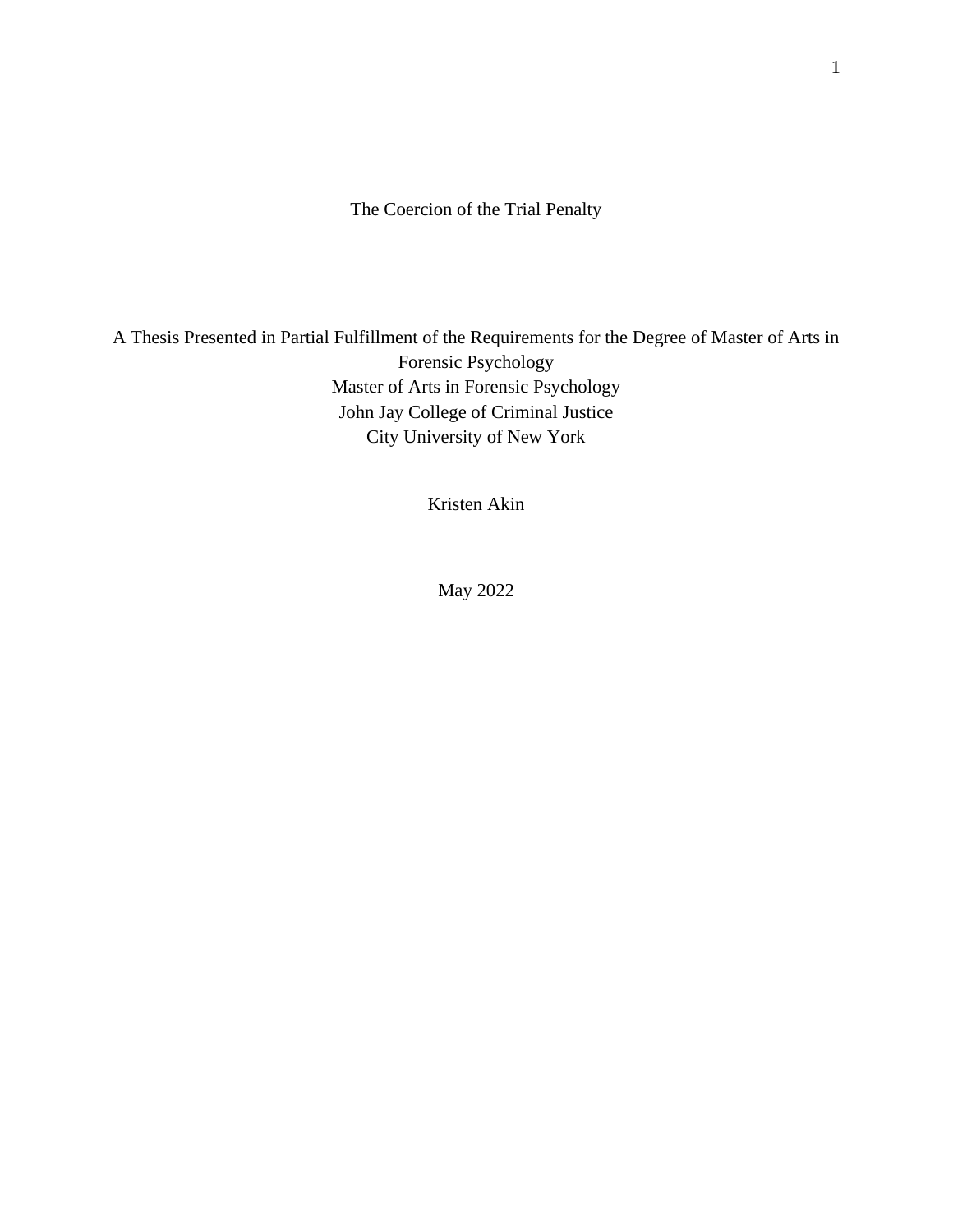The Coercion of the Trial Penalty

# Kristen Akin

This Thesis has been presented to and accepted by the Office of Graduate Studies, John Jay College of Criminal Justice in Partial Fulfillment of the Requirements for the Degree of Master of Arts in Forensic Psychology.

Thesis Committee

- Thesis Advisor: Dr. Steven Penrod
- Second Reader: Dr. Candace McCoy
- External Reader: Dr. Kelloir Smith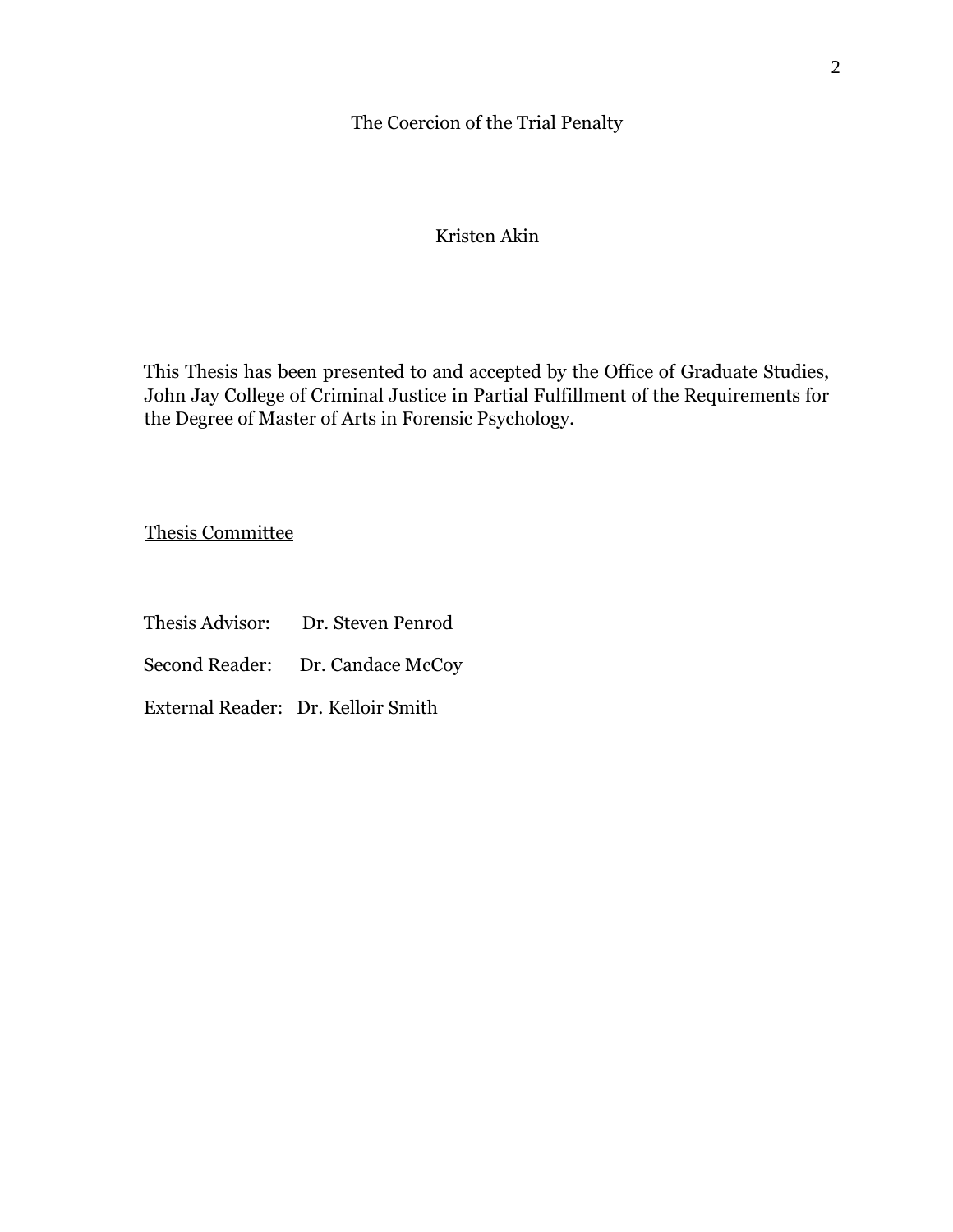#### **The Coercion of the Trial Penalty**

Prosecutors, defendants, and defense attorneys must make decisions as to whether to accept a plea offer or proceed to trial every day. Approximately 95% of state and federal convictions result from guilty pleas (Redlich et al., 2017; Thaxton, 2013; Gazal-Ayal & Tor, 2012; Redlich & Shteynberg, 2016; Edkins, 2011; Weatherly & Kehn, 2013; Helm et al., 2018; Gregory et al., 1978). Some estimate this number to be as high as 97% to 99% (Redlich & Bonventre, 2015; Helm et al., 2018). It is also estimated that every two seconds a defendant pleads guilty (Redlich & Bonventre, 2015). In 1980, 19% of federal criminal cases went to trial, but by 2010 this number was at less than 3% (Redlich & Shteynberg, 2016). In theory, plea deals are enticing as they put into place safeguards for defendants rather than the uncertainty that comes with going to trial. Therefore, plea bargains give defendants the opportunity to choose between the certainty of a specific amount of time in jail, probation, or a lesser charge rather than take their case to trial with unknown outcomes. On the other hand, by accepting a plea deal, defendants waive their right to silence, the prosecution proving their guilt, and the opportunity to confront their accusers, among other rights (Redlich & Bonventre, 2015; Redlich et al., 2017; Joselow, 2019). Nevertheless, a defendant who chooses to go to trial has been shown to receive on average about nine times more severe of a sentence than guilty plea sentences (McCoy, 2005). This trial penalty most defendants who choose to go to trial face can make even the innocent feel coerced to take plea deals. This study seeks to investigate whether participants asked to assume either guilt or innocence will feel the trial penalty is coercive and unjust.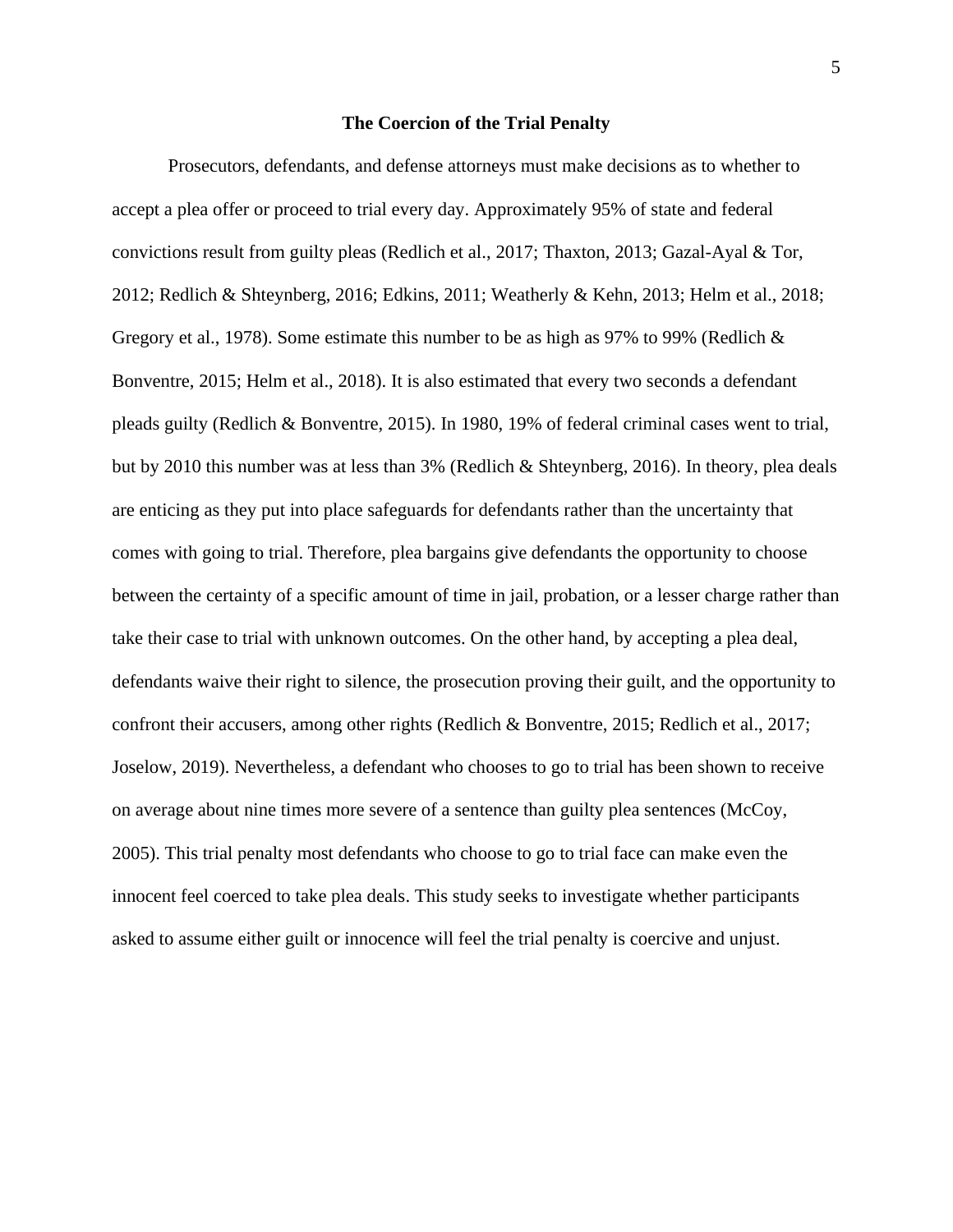## **Literature Review**

## **Rise of Plea Bargains**

Plea negotiations, as described by McCarthy and Lindquist (1985), involve the exchange of guilty pleas in return for real or imagined concessions. Gazal-Ayal and Tor (2012) describe plea bargains simply as when the prosecutors offer defendants a reduction in criminal charges, sentence recommendations, or sentence concessions in return for a guilty plea. Additionally, Joselow (2019) states the process of plea bargaining is where prosecutors induce defendants to confess guilt in court, in exchange for a more favorable outcome than the defendant would likely receive following a post-trial finding of guilt. Although the Constitution of the United States grants citizens the right to a trial by jury, plea bargaining allows for the defendant's case to completely bypass the jury system (Bordens & Bassett, 1985). Plea bargains began as an alternative to trials in the  $19<sup>th</sup>$  century for a number of reasons that are still true today. Dervan and Edkins (2013) document that the first plea bargains began to show up in appellate courts around the American Civil War era, but most were deemed as unconstitutional. Although the Civil War was near the middle to end of the  $19<sup>th</sup>$  century, by 1916 the number of federal convictions resulting from pleas had risen to 72%. Even though plea bargains were a common practice well into the 20<sup>th</sup> century the United States Supreme Court did not address plea bargaining until 1970. In *Brady v. Unites States* (1970) the Supreme Court recognized that a "guilty plea is a grave and solemn act to be accepted only with care and discernment" (*Brady v. United States, 1970,* p. 748). Furthermore, as guilty pleas involve a defendant's waiver of constitutional rights, a defendant must enter a guilty plea knowingly, intelligently, and voluntarily (see *Brady v. United States,* 1970). In 1971, the Supreme Court defended the practice of plea bargaining in *Santobello v. New York.* The Court decided plea bargaining was essential to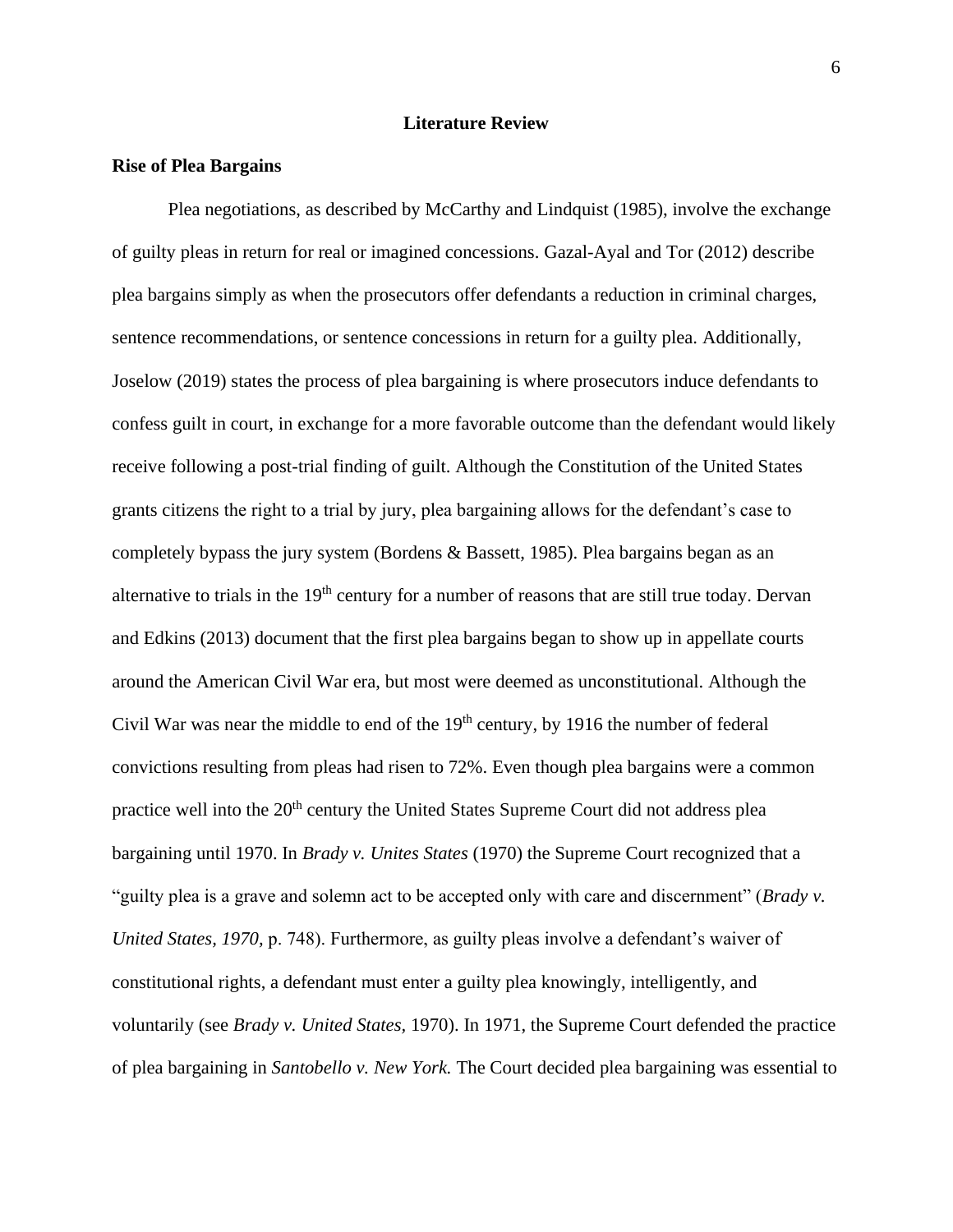the administration of justice, when properly administered (Thaxton, 2013). Unfortunately after its formal endorsement, the Supreme Court has been careful in implementing regulations to the process. For example, in *Bordenkircher v. Hayes* (1978) prosecutorial threats were endorsed when defendants refused to accept a plea offer. Dervan and Edkins (2013) note that in *Bordenkircher* the Court decided that as long as the defendant is free to accept or reject a plea bargain, it will be unlikely that an innocent defendant will be driven to falsely claim guilt.

#### **Reasons to Choose a Plea Bargain**

Although the amount of plea bargaining in the federal and state courts has increased astoundingly throughout the 19<sup>th</sup>, 20<sup>th</sup>, and now 21<sup>st</sup> centuries, the reasons that plea bargaining began are comparable to why it is popular today (Redlich et al., 2017). In colonial America, jury trials provided democratic representation and a means for ensuring public legitimacy (Johnson, 2019). Redlich et al. (2017) note that both the reason for the start of the plea bargains in the  $19<sup>th</sup>$ century as well as its continuing popularity today is due to both prosecutors and defending attorneys' preference to reduce the time and expense of a trial. Additionally, prosecutors benefit from the plea bargaining practice because the expense of the trial is avoided and convictions are obtained quicker (Bordens & Bassett, 1985). Prosecutors are also more likely to offer a plea bargain when their perception of the evidence is weak, but recommend a plea offer when their perception of the evidence is strong (Pezdek & O'Brien, 2014). Therefore, a prosecutor's recommendation relies heavily on their perceived strength of the evidence against the defendant. In certain cases, prosecutors may use plea bargaining as a means to strengthen their cases against codefendants, by offering a plea agreement in exchange for testimony against a defendant's coconspirator (Thaxton, 2013).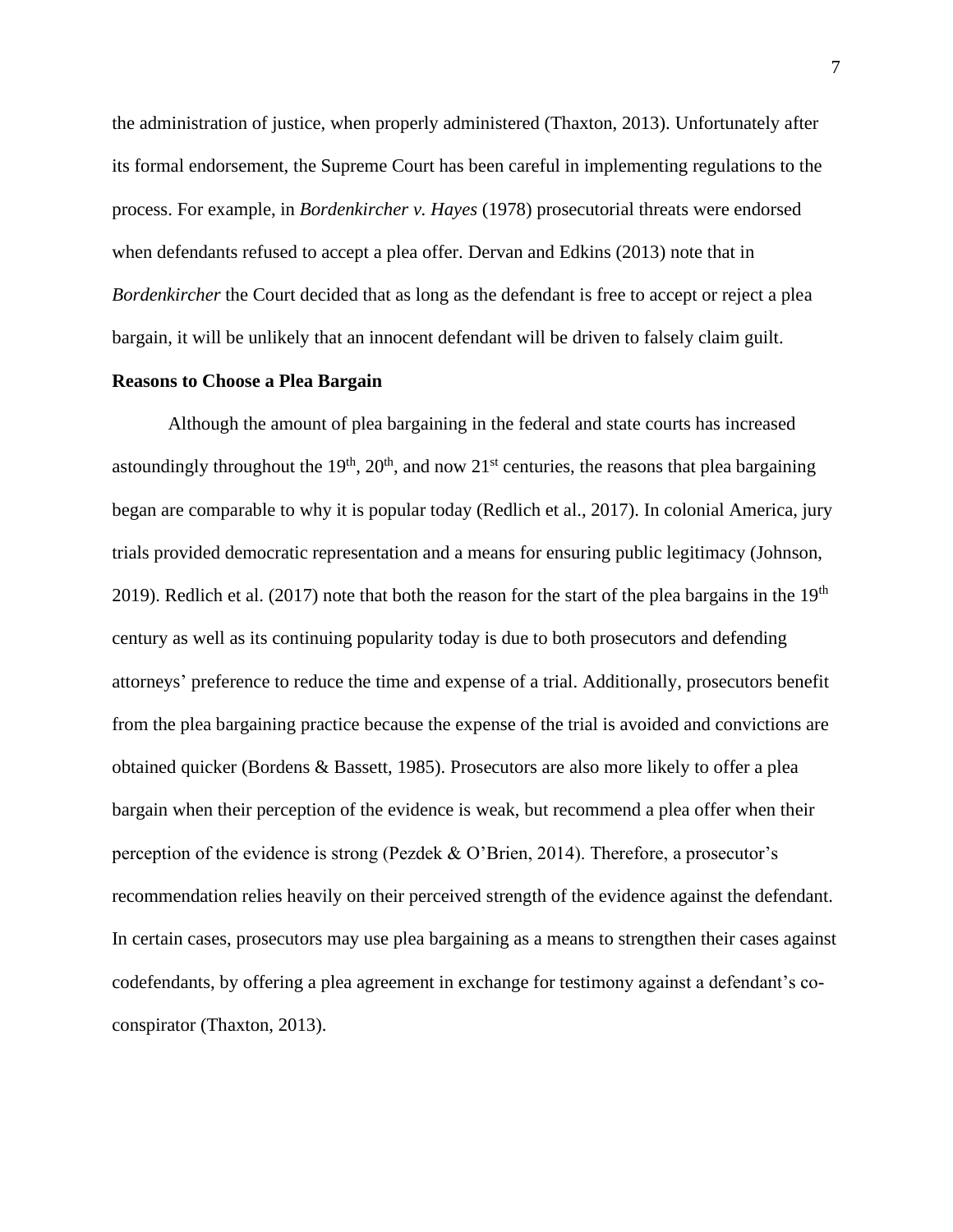Comparatively, defense attorneys have a complicated role pertaining to plea bargains. Helm et al. (2018) discusses the challenges faced by defense attorneys in this position as it sometimes becomes unclear whether they should advise the clients on the decision or present the relevant information to the client and allow the defendant to make the decision themselves. Previous research has shown that the probability of conviction, potential sentences, and defendant preference may influence a defense attorney's plea advice (Helm et al., 2018). Furthermore, Helm et al. (2018) performed a study with 189 criminal defense attorneys to assess the way that attorneys view their role in the plea-bargaining system. They found that of the 166 participants in the final sample, 163 stated they had experience advising clients on whether to accept plea bargains.

Additionally, plea bargains assist in managing the caseloads that often overwhelm attorneys as well as the judges who preside over these cases (Johnson, 2019; Redlich et al., 2017; McCarthy & Lindquist, 1985; Thaxton, 2013). McCarthy and Lindquist (1985) also attribute a reduction of external scrutiny as a motive in pursuing a plea bargain. Avoiding a trial may assist in mitigating external scrutiny of, for example, law enforcement practices that might be criticized more harshly through a public trial. Although those employed by the court have their reasons to pursue plea bargains as discussed above, defendants' decisions whether to plea come with more serious and possibly collateral consequences.

Defendants choose to accept a plea bargain for more reasons than simply to reduce or avoid jail time. Redlich et al. (2017) reported that the three most commonly negotiated elements during a plea bargain are sentence length, charge severity, and case facts. Furthermore, studies have shown that there is a significant relationship between pleading guilty and mitigation of sentence severity. Unfortunately, this is not a guarantee. Defendants who plead guilty to a lesser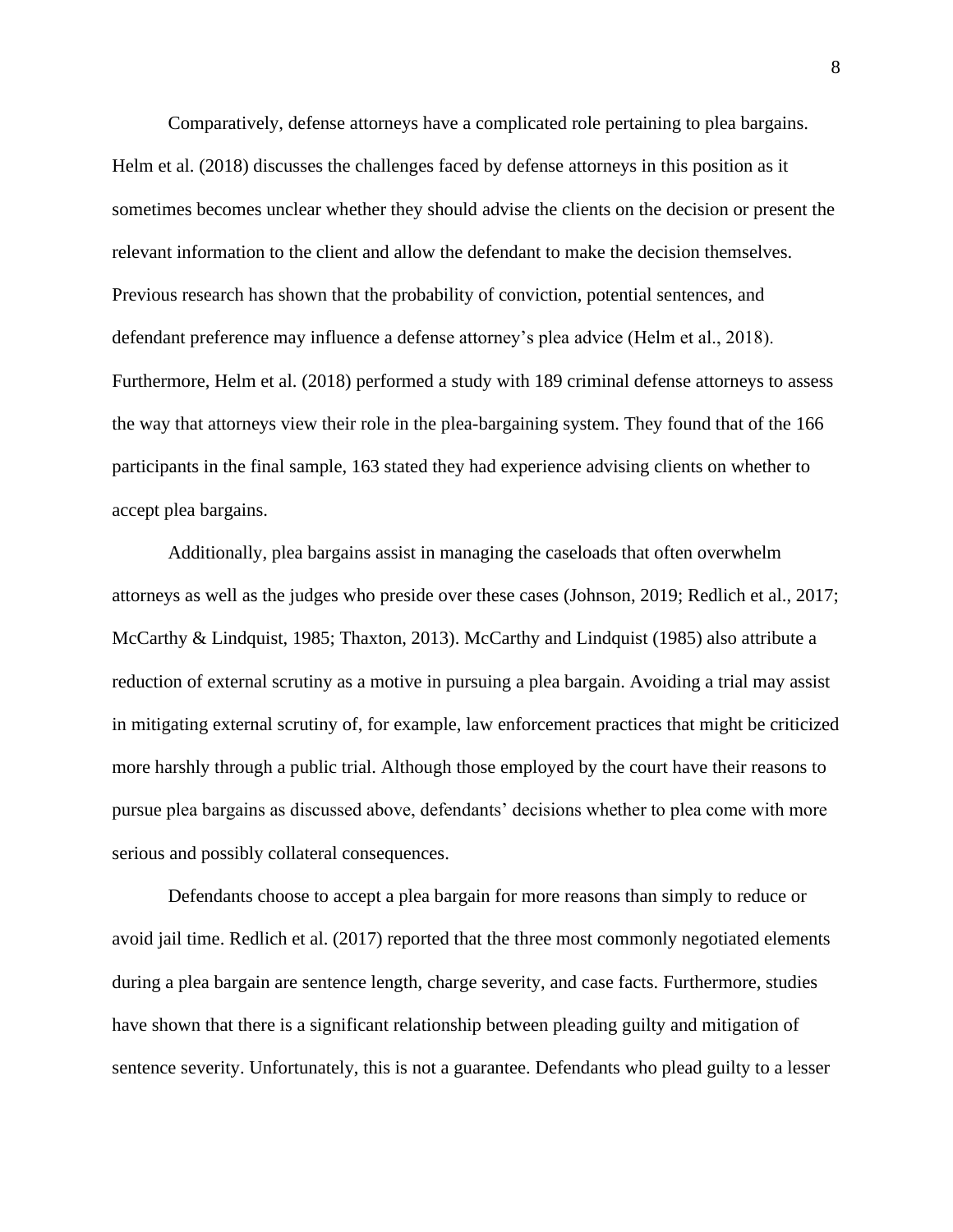charge may receive a sentence less than, equal to, or possibly greater than that normally imposed for a conviction of the original charge (McCarthy & Lindquist, 1985). Helm et al. (2018) noted that defendants are influenced by risk preferences, probabilities of conviction, and potential sentences when deciding whether to accept or reject a plea deal. Reduced charges, for example from a felony to a misdemeanor, may also diminish the stigma attached to the conviction. In the most extreme of cases, plea bargains can be a way to avoid the death penalty as a result of trial (Helm et al., 2018).

Additional studies have also compared offense types and found mitigation for certain offenses. For example, McCarthy and Lindquist (1985) reported on a study where defendants involved in robbery cases but not in burglary, assault, or larceny cases avoided a trial tax. Additionally, robbery defendants were more likely to escape jail time when taking a plea deal, compared to homicide defendants who chose to proceed to trial more often. Comparatively, Weatherly and Kehn (2013) found through a probability-discounting task that murder was discounted more steeply than the plea bargain of embezzlement. Research has also shown that having a prior record, which can be an indicator of experience in the criminal justice system, may be a resource in mitigating sentence severity (McCarthy & Lindquist, 1985.)

#### **Disparities with Plea Bargains**

#### *Demographic Disparities*

Furthermore, to discuss why defendants choose to accept plea bargains, we must discuss factors that affect defendants such as their race, age, gender, education, and socioeconomic status. In terms of education level and socioeconomic status, Redlich and Bonventre (2015) noted that more than 80% of felony defendants are indigent. Additionally, they report that 47% of jail inmates do not have a high school degree or GED compared to only 18% of the general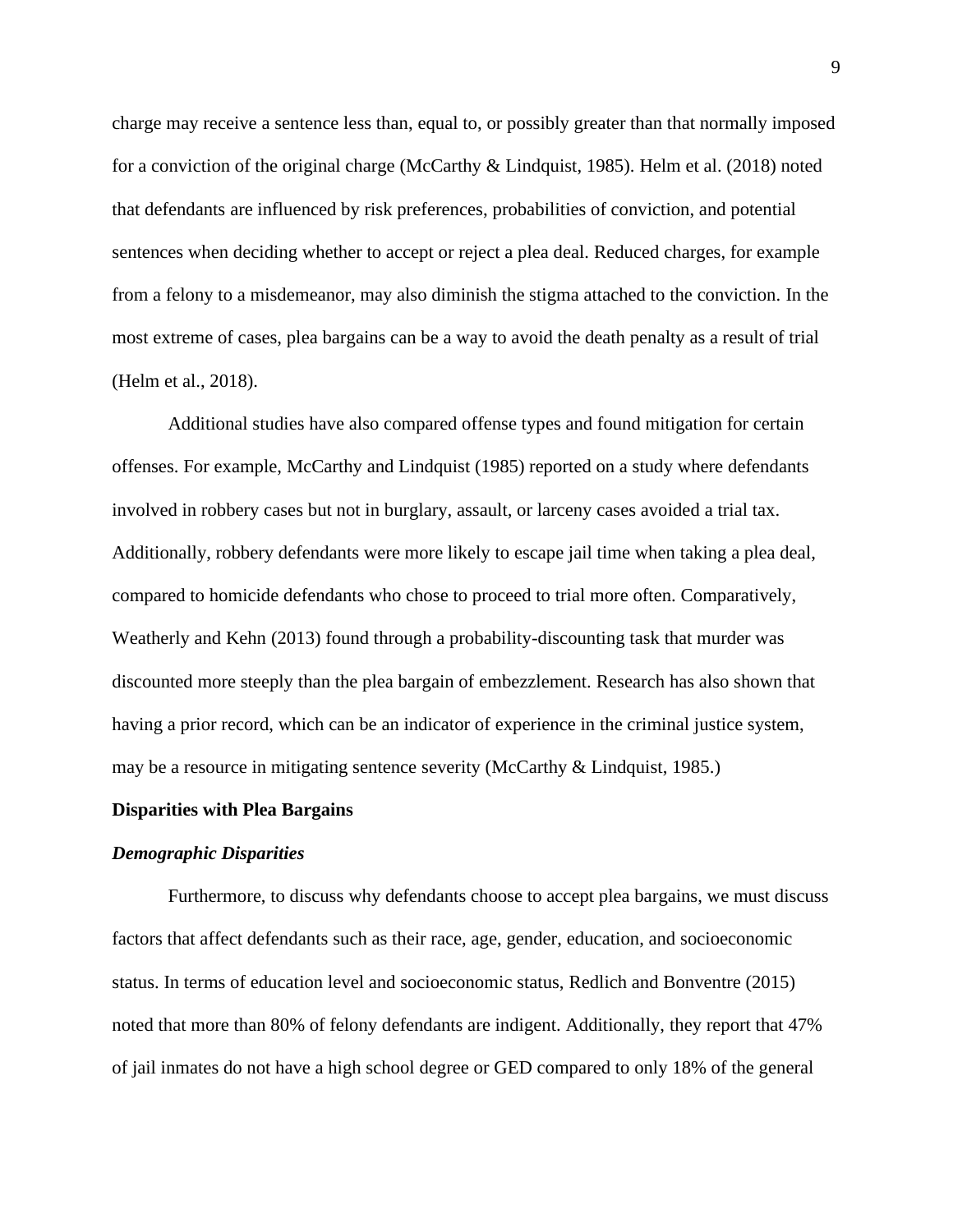population who have not finished high school. Furthermore, in juvenile detention settings 20% to 70% of youth have learning disabilities compared with 5% of the general population (Redlich  $\&$ Bonventre, 2015). Redlich and Bonventre (2015) also report that although about 95% of a sample of defendants who plead guilty were considered competent, a surprising two thirds were accurate on less than 60% of questions concerning plea comprehension.

The Bureau of Justice Statistics (2010) reported that 71% of felony defendants in the United States identified as minorities in 2006. As far as those defendants who either decide to plead guilty or proceed with trial, Redlich et al. (2017) reports that African American and Hispanic defendants have been found less likely to plead guilty than White defendants. Although, this is not due to the fact that minority defendants are offered plea deals less frequently compared to White defendants. In fact, a study showed that 22% of White defendants were offered plea deals with incarceration time compared to 46% of African American defendants and 32% of Latino defendants (Redlich et al., 2017). Additionally, a study performed by Edkins (2011) showed that defense attorneys were three times more likely to advise African American defendants compared to European American defendants to accept plea deals which included jail time.

As far as gender disparities, little research has been done on incarcerated women as it is a vastly under researched group. One study of 527 women in a Holloway prison in England, showed that 106 of these women claimed to be innocent and 53% had pled guilty (Jones, 2011). Of the 53% who pled guilty but claimed to have committed no offense, their reasons included police advice or pressure, it was their word against the police, they wanted to avoid being remanded in custody, or they wanted to avoid a harsher sentence. Jones (2011) performed their own study on 50 sentenced adult women in an English prison which found that women are more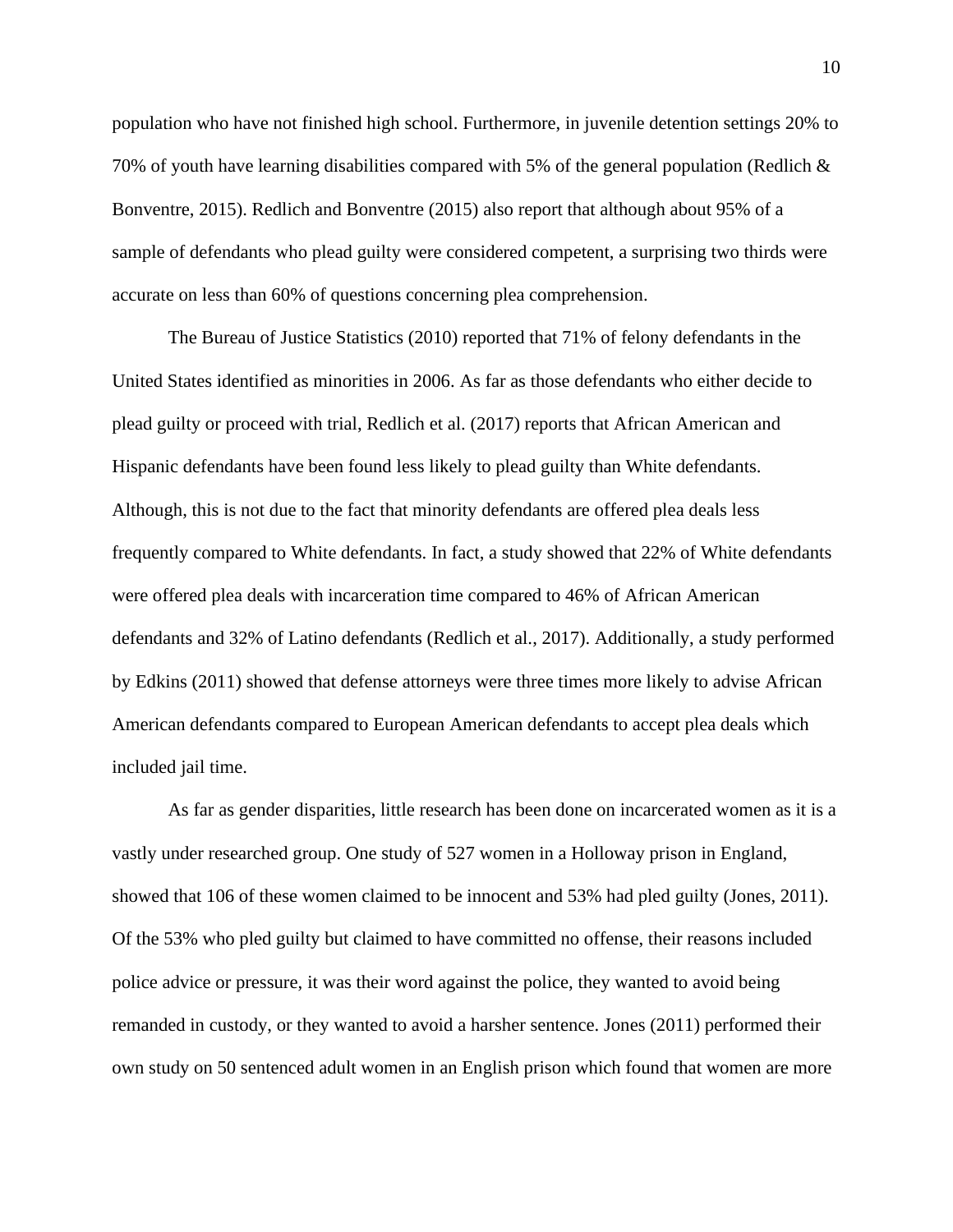compliant to the suggestions of police and prosecutors due to a variety of pressures ranging from coercion to threats to family responsibilities.

Further studies have been done to show the disparities between juveniles and adults involved in the plea bargaining process. Unfortunately, research has demonstrated that juveniles are less active participants in legal cases and possess inadequate legal knowledge and understanding (Redlich & Shteynberg, 2016). This lack of understanding has also been shown in research regarding juveniles' understanding of *Miranda* rights and other interrogation-related matters. Furthermore, a study found that even juvenile court judges and attorneys believed that fewer than half of their defendants understood most or all of the plea colloquy. Additionally, Redlich and Shteynberg (2016) report on a study which found that with increasing age, willingness of a group of 1,400 community- and justice-involved juveniles and adults to accept a hypothetical plea offer decreased. In this study, 11-15 year olds accepted the plea offer about 70- 74% of the time compared to adults who only accepted the plea offer about 50% of the time. In this study youths focused on the length of time associated with the plea whereas adults' reasoning reflected attempts to weight the odds at trial. Additionally in a lab setting, it has been shown that age does not affect a defendant's willingness to plead guilty when asked to assume guilt but that juveniles are twice as likely to plead guilty compared to adults when asked to assume innocence.

#### *Innocence Effect*

A major criticism of the plea bargaining system has been the rate at which innocent defendants agree to a plea bargain due to the fear of trial and the possible consequences that accompany it. Helm et al. (2018) suggest that some commentators feel it may not be a problem that innocent defendants plead guilty as innocent defendants should also be able to obtain the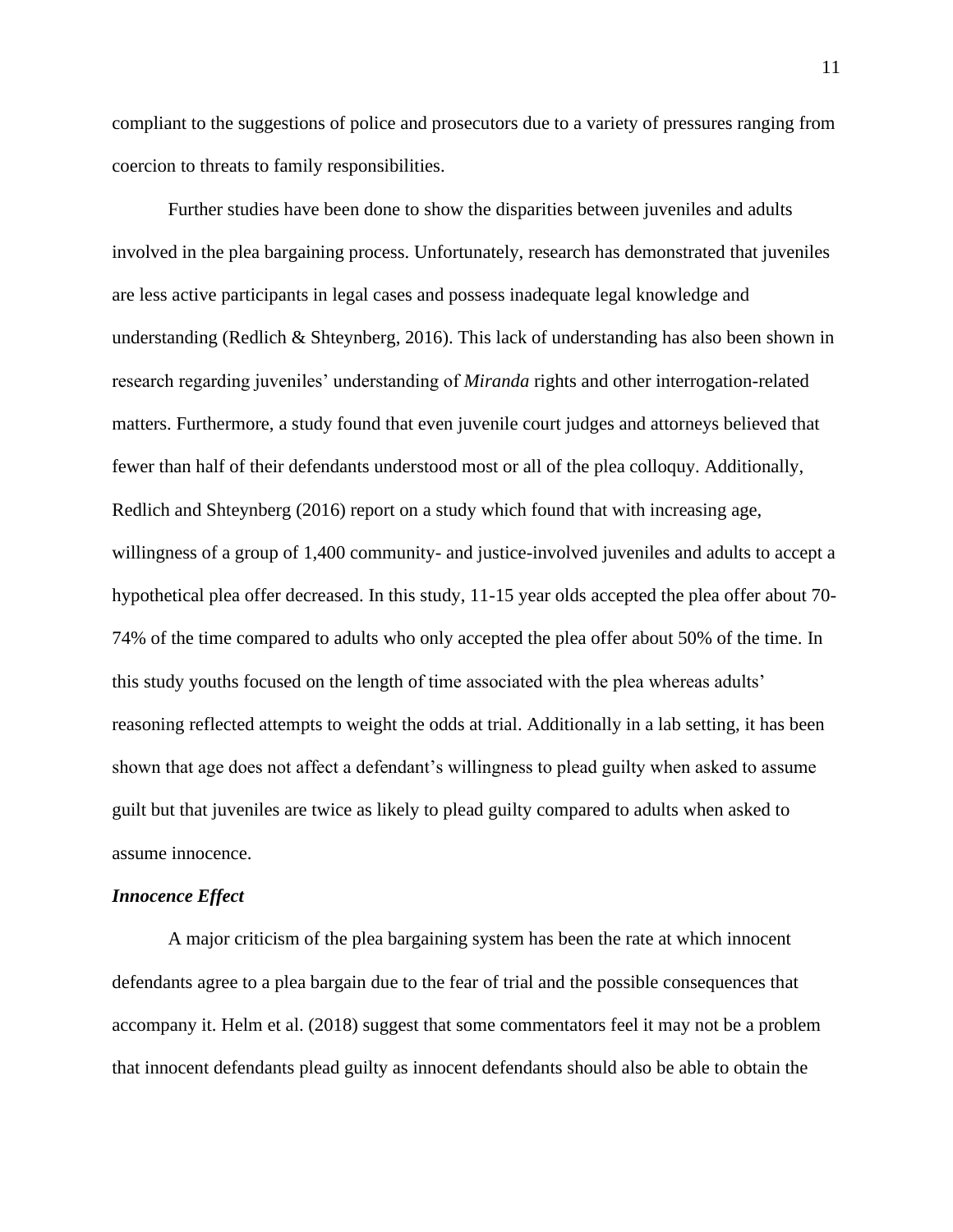benefits from pleading guilty. Of the studies researching this topic, it has been found that mock innocent defendants are much less likely to plead guilty than mock guilty defendants, but in a laboratory setting innocents may still plead guilty as much as 56% of time (Tor et al., 2010; Redlich & Shteynberg, 2016). One of the first studies focusing on the innocence effect was performed by Gregory et al. (1978) and found that only eighteen percent of subjects asked to play innocent defendants accepted the plea bargain, while 83% of the "guilty" defendants accepted. Dervan and Edkins (2013) argue that the assumption that plea bargaining leads to large numbers of innocent defendants pleading guilty is troubling as it prevents an accurate assessment of what should be done in response to the possible injustice.

Alternatively, Helm et al. (2018) acknowledges that the current practice of plea bargaining is both operating in a way to give defendants a reduced sentence by confessing to a crime they have or have not actually committed and to encourage or coerce innocent defendants into this plea deal. Empirical evidence has shown that there is an "innocence effect" in plea bargaining, where culpability exerts a strong influence on a defendants' willingness to accept a plea offer (Gazal-Ayal & Tor, 2012). A study, reported by Helm et al. (2018), found that from a group of youth and adults who pleaded to felonies in New York City about a quarter of each group who pled guilty claimed to be completely innocent (27% of youths and 19% of adults). Additionally, the study found that 20% of youths and 41% of adults who pled guilty in this study claimed to at least not be guilty of the crime they were charged with. As far as those who have been confirmed as innocent, the National Registry of Exonerations in 2017 showed that 18% of exonerations had previously involved guilty pleas. Nonetheless, Dervan and Edkins (2013) argue that exoneration can by problematic due to its focus on felony cases, innocent defendants who plead guilty may have little incentive or insufficient time to pursue exoneration, and those who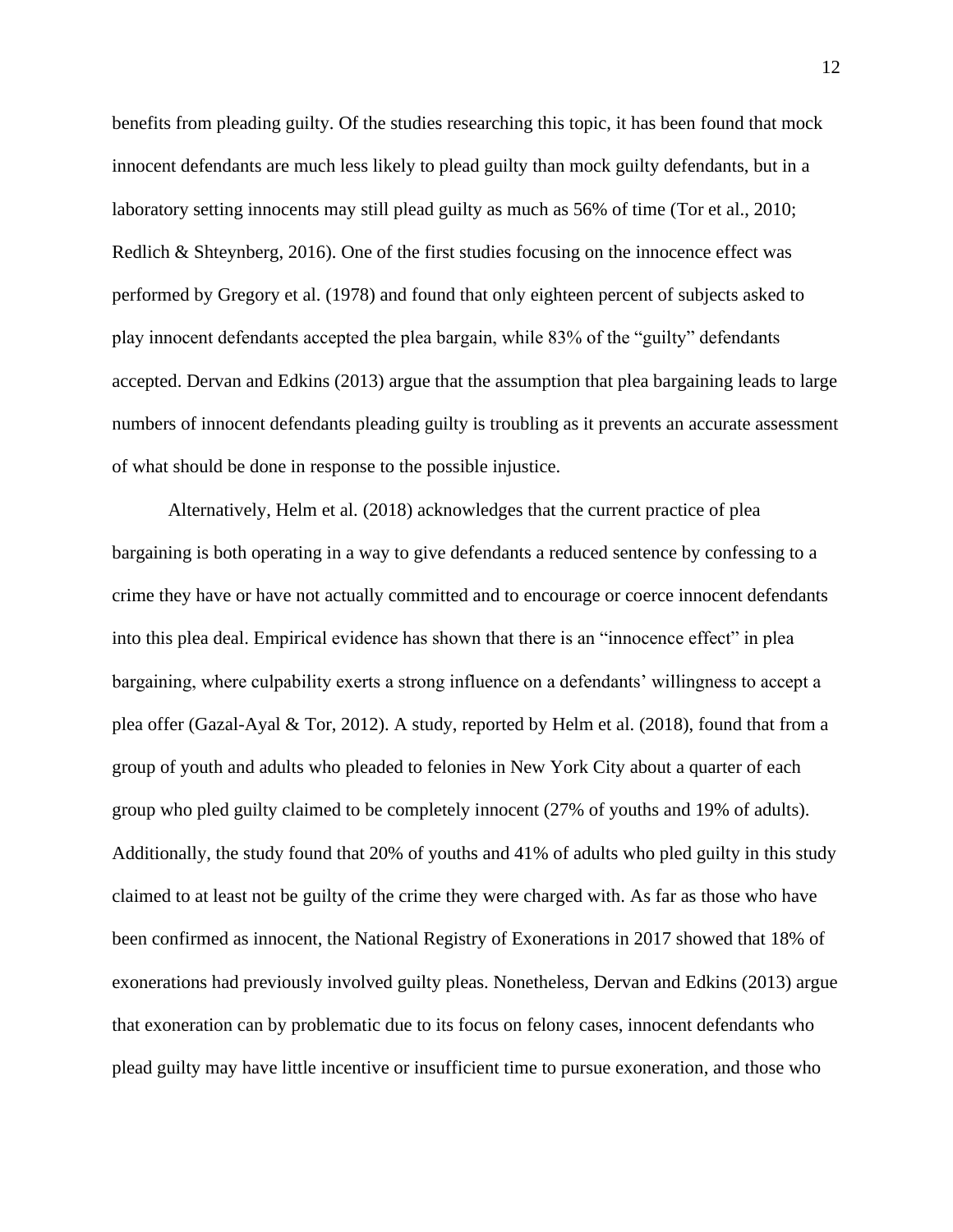plead guilty may be prohibited from challenging their convictions. Therefore, it may be more helpful to rely on information produced through psychological studies focused on plea bargaining and decision making. For example, a study by Helm et al. (2018) showed that from a final sample of 166 attorneys, 148 stated they had been involved in a case where a client plead guilty despite maintaining their innocence.

Although guilty pleas can be seen as a type of confession, the natures of an interrogation and the plea process are inherently different. Redlich et al. (2017) describe the interrogation process as isolating, guilt-presumptive, and psychologically manipulative. In contrast, Jones and Penrod (2018) note similar risk factors which can increase the likelihood that a defendant will falsely confess. Furthermore, confession evidence can be one of the most persuasive types of evidence presented to juries, even if they may be coerced. Unfortunately most suspects tend to waive their rights to representation, and therefore lack support during the interrogation (Redlich et al., 2017). Defendants who have participated in especially lengthy interrogations, six hours, have even seen confession as their only way out. Furthermore, mock jurors have been shown to be able to better evaluate the quality of an interrogation when provided with instructions on false confession risk factors (Jones & Penrod, 2018). Therefore, understanding why innocent defendants agree to plea deals is an important phenomena due to the plea bargain's popularity.

# *Shadow of the Trial?*

The plea bargaining practice is conducted within the theory of the shadow of the trial. Bushway and Redlich (2012) define the "shadow of the trial" theory as predicting decisionmaking premised on the perceived outcome at trial, primarily based on the strength of the evidence. Therefore, this theory states that the plea discount will be larger when the possibility of conviction is lower, and vise-a-versa when the probability of conviction is higher. Shadow of the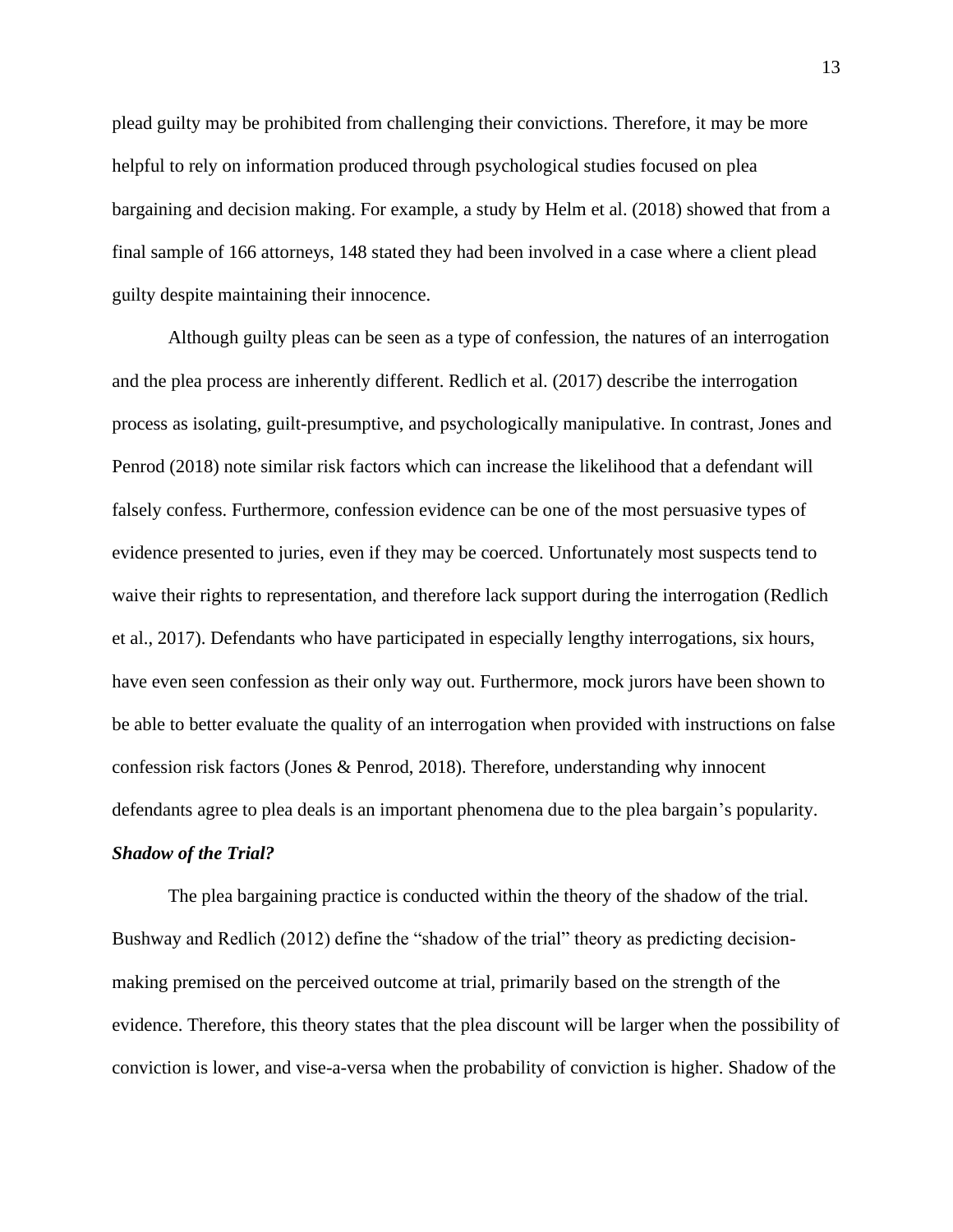trial assumes that a defendants' culpability will not have bearing on plea-bargaining behavior beyond the probability of conviction (Gazal-Ayal & Tor 2012).Unfortunately, shadow of the trial literature shows that a defendant would be as likely to accept a plea bargain if they were innocent rather than guilty. Therefore, a defendant's actual innocence seems to have no direct influence on the plea bargaining process. Additionally a few other points to consider when working within the shadow-of-the-trial theory, defendants' decisions may be too erratic to predict their bargaining strategies as defendants are irrational, may not make calculated decisions, and may lack adequate legal representation. Furthermore, there may be structural impediments such as ineffective lawyering, agency costs, bail and pretrial detention, and psychological biases such as overconfidence and risk preferences that may be ignored in this theory (Bushway & Redlich, 2012). In addition, extra-legal factors such as race of the defendant have been shown to influence the acceptance of a plea as well as whether the prosecutor dismisses the charges. Therefore, alternative theories may be needed to account for the additional influences to plea bargains.

To account for these added circumstances that the shadow-of-the-trial does not consider a different theory may be more practical. Some have argued for the model of a plea bargaining process which considers the various psychological processes that research has shown prevent humans from being completely rational actors (Edkins, 2011). Alternatively, a more common description of the plea bargain framework involves recognition of a court community or organization that comes together around a set of norms and expectations (Bushway & Redlich, 2012). This more institutional focus then is used to explain reasons that plea outcomes may vary across courts. Thus, this theory focuses on explaining how different courts with different norms about the outcome at trial may have different plea outcomes.

## **Coercion and Fairness in Plea Bargains**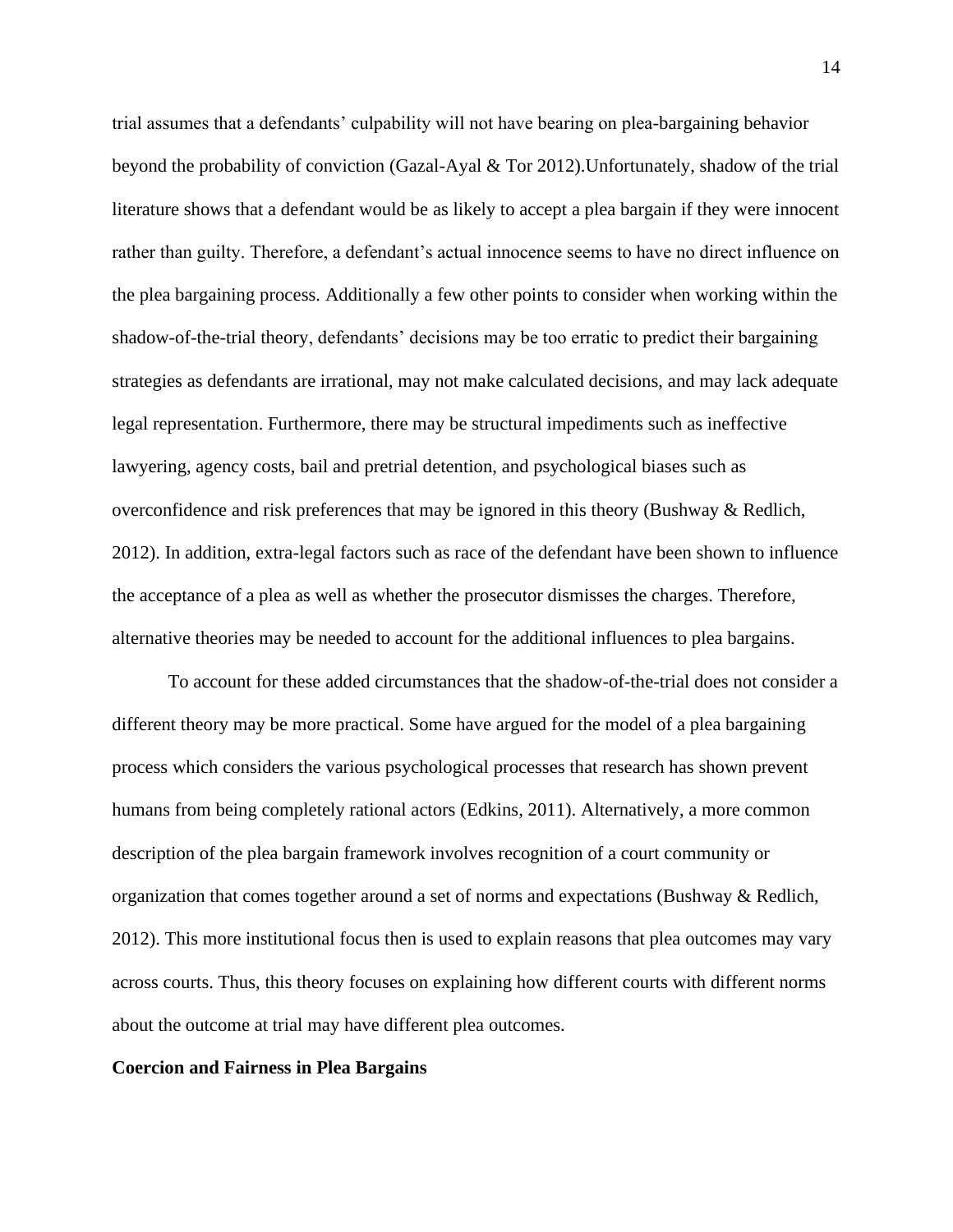Although there may be disparities across demographic groups, the innocent and guilty and the general setting in which plea bargains are conducted compared to a trial, the plea bargaining practice will most likely remain commonplace for the foreseeable future. Helm et al. (2018) note that the current plea bargaining practice has become more of a tactical decision rather than a moral decision as a way to admit guilt. Furthermore, prosecutors' questioning relies on psychological coercion and social influence techniques in an attempt to obtain a guilty plea. For example, defendants who agree to a plea may be misled on the strength of the evidence against them giving them a false sense of what may occur at trial (Joselow, 2019). Plea bargains provide a safeguard for defendants as well as reduce the caseload on a mostly overloaded court system. This pressure felt by both parties to reach a plea agreement may encourage prosecutors to "overcharge" at the beginning of a case to coerce a defendant into accepting a plea offer (Thaxton, 2013).

Unfortunately, defense attorneys are not constitutionally required to inform the defendant of collateral consequences that could potentially occur from a criminal conviction (Redlich  $\&$ Bonventre, 2015). Collateral consequences that may influence a defendant's choice to plead guilty are the effect a conviction can have on child custody, access to food stamps, public housing, student loans, and the right to vote. Recently, Redlich et al. (2017) reported that the American Bar Association categorized more than 47,000 collateral consequences offenders could face.

Additionally, some have raised the question as to whether the practice of plea bargains is fair to the parties involved and whether reform may be necessary. Studies have shown that even the public's understanding of the coercive nature of promises in plea bargaining have led many to view plea bargaining with suspicion and distaste (Joselow, 2019). In a United States sample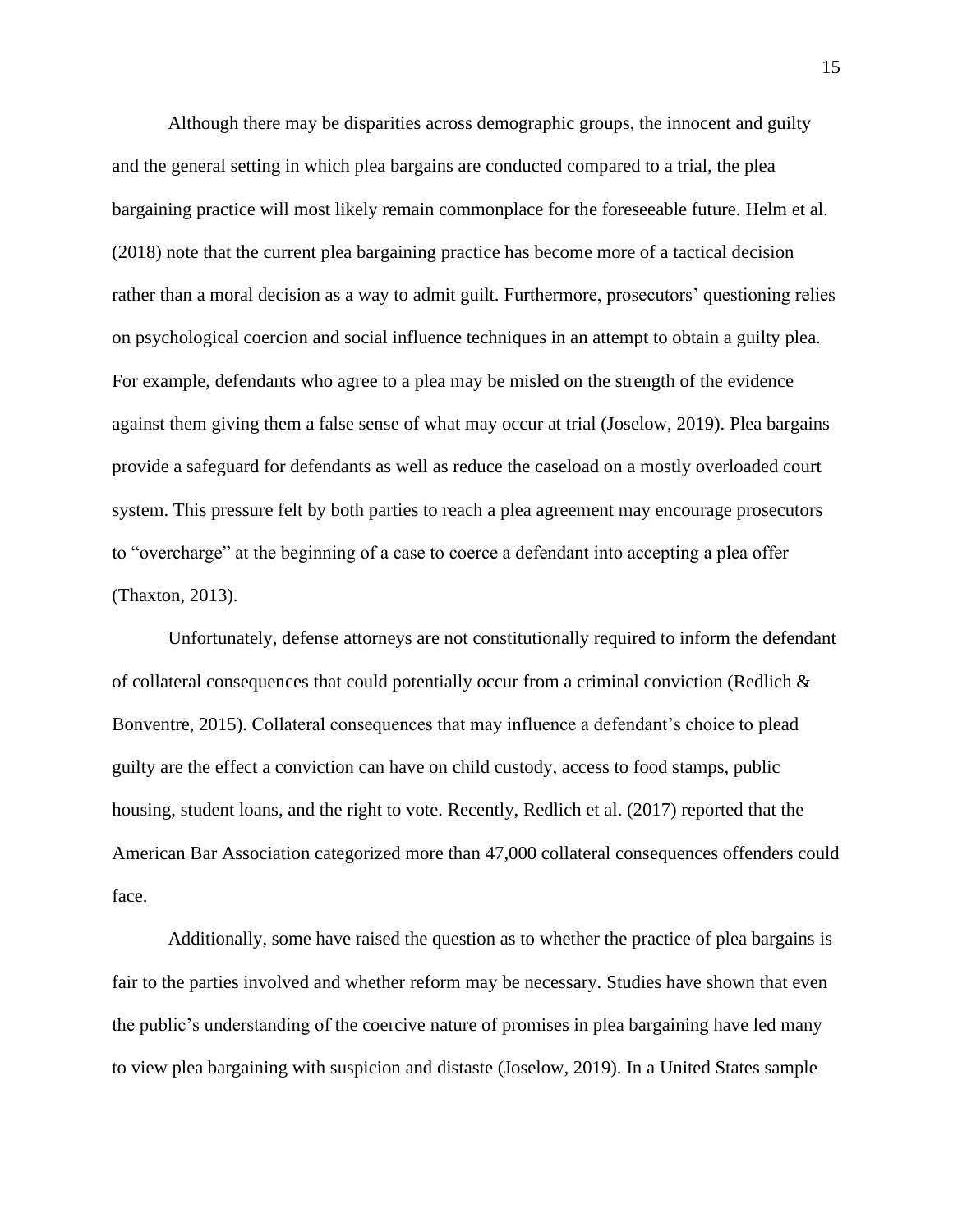examining public opinions, 82% of respondents disapproved of plea-bargaining (Khogali et al., 2018). Similarly, 79% of a Canadian sample disapproved of the practice of plea bargaining. This could be due to the lack of transparency, the perception that plea bargains are too lenient or too harsh for defendants, or that plea bargains fail to provide fair outcomes for victims. The public's perception of the possible lack of transparency speaks to the need to find whether defendants feel coerced by the fear of the trial penalty.

## **The Current Study**

Previous studies have investigated whether innocent defendants are less likely to accept a plea bargain (Tor et al., 2010; Redlich & Shteynberg, 2016; Gregory et al., 1978) or which specific demographic factors may lead to some defendants accepting a plea bargain over others (Edkins, 2011; Redlich et al., 2017; Jones, 2011). Recent research focusing on whether the practice of plea bargaining may be coercive investigates public perceptions (Joselow, 2019; Khogali et al., 2018) or prosecutorial efforts to coerce the defendants (Thaxton, 2013). This study investigates whether defendants feel coerced to accept a plea bargain to avoid an increased sentence they may face at trial, the trial penalty. To date, there has been little empirical work exploring the trial penalty and its possible coercive nature.

#### **Methods**

#### **Research Design**

The possible coercion of the trial penalty was tested with a 2 (assumption of guilt: guilty v. innocent) x 5 (possible sentence at trial: 2, 5, 10, 15, and 20 years) factor design. The independent variable, the assumption of guilt, was a between-subjects variable while the possible sentence the participant could face at trial was a within-subjects variable. Additionally, a power analysis was run to determine the appropriate amount of participants needed for this study. The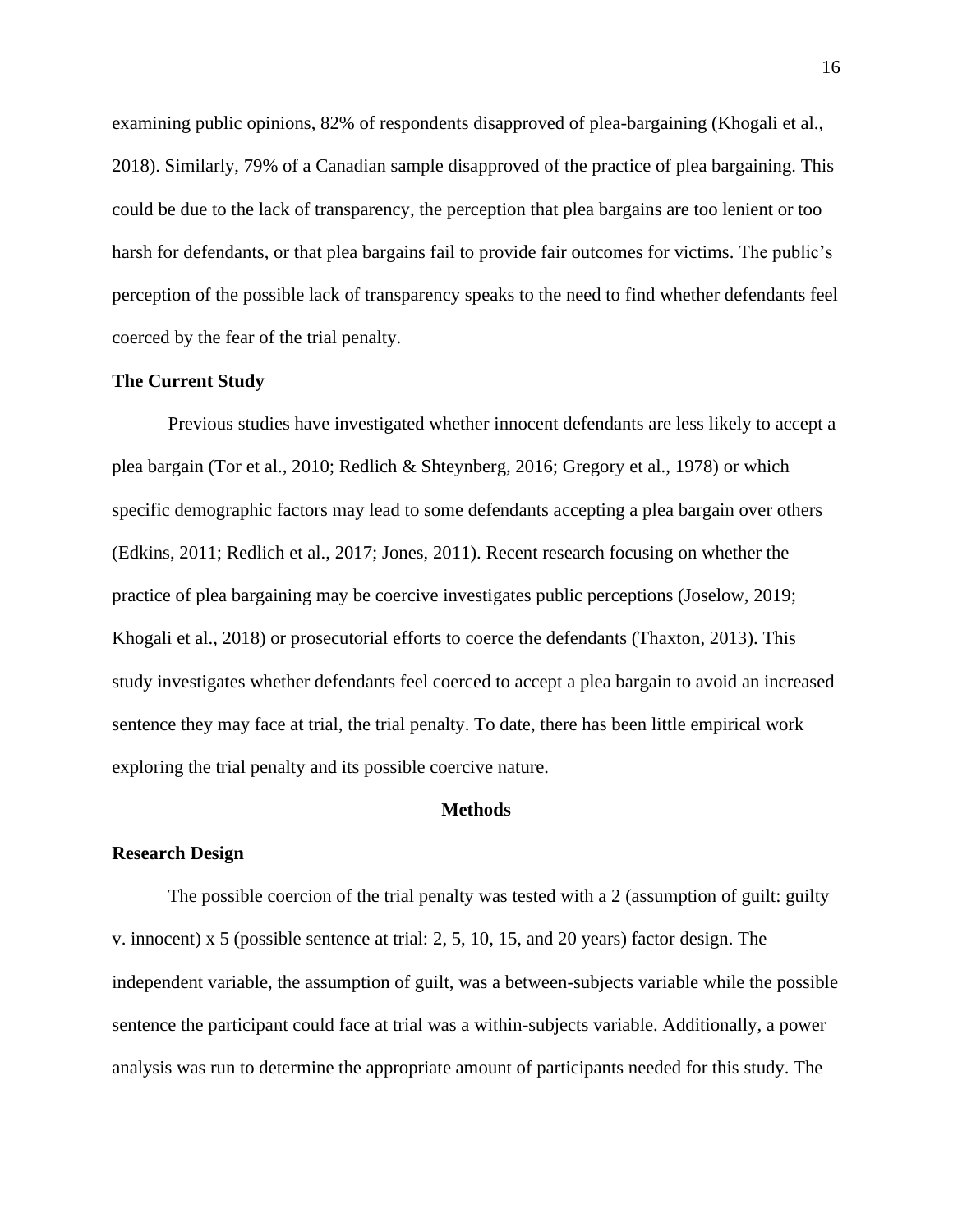power analysis determined 128 total participants are needed to produce significant results for this study.

## **Materials**

## *Vignette*

Two versions of the vignette were written which asked participants to either assume the role of someone who committed a crime or someone who was wrongly accused. The vignette described an armed robbery of a jewelry store, loosely based on vignettes from Redlich and Shteynberg (2016) and Edkins (2011). For the guilty vignette we chose eyewitness evidence and the gun that was used as evidence which could possibly be used against the defendant. Alternatively, the innocent vignette told the participant they live alone and were "at home playing video games" at the time of the robbery. The innocent condition also contained eyewitness evidence, but no gun was recovered by the police.

Both conditions told participants that they would be offered a plea deal of two years. This length of time came from a metaanalysis performed by McCoy (2005) which found the average prison sentence length for guilty pleas of serious felony cases was 23.6 months, almost two years. Additionally, both conditions notified the participants if they chose to go to trial they could serve up to, in a randomized order, either 2, 5, 10, 15, or 20 years of jail time. These times were chosen as the United States Sentencing Commission (2015) reported 111 months is the average prison sentence for robbery, which is a little over nine years. Therefore, we chose times which may realistically be given as plea options for the crime of armed robbery.

## *Manipulation Checks*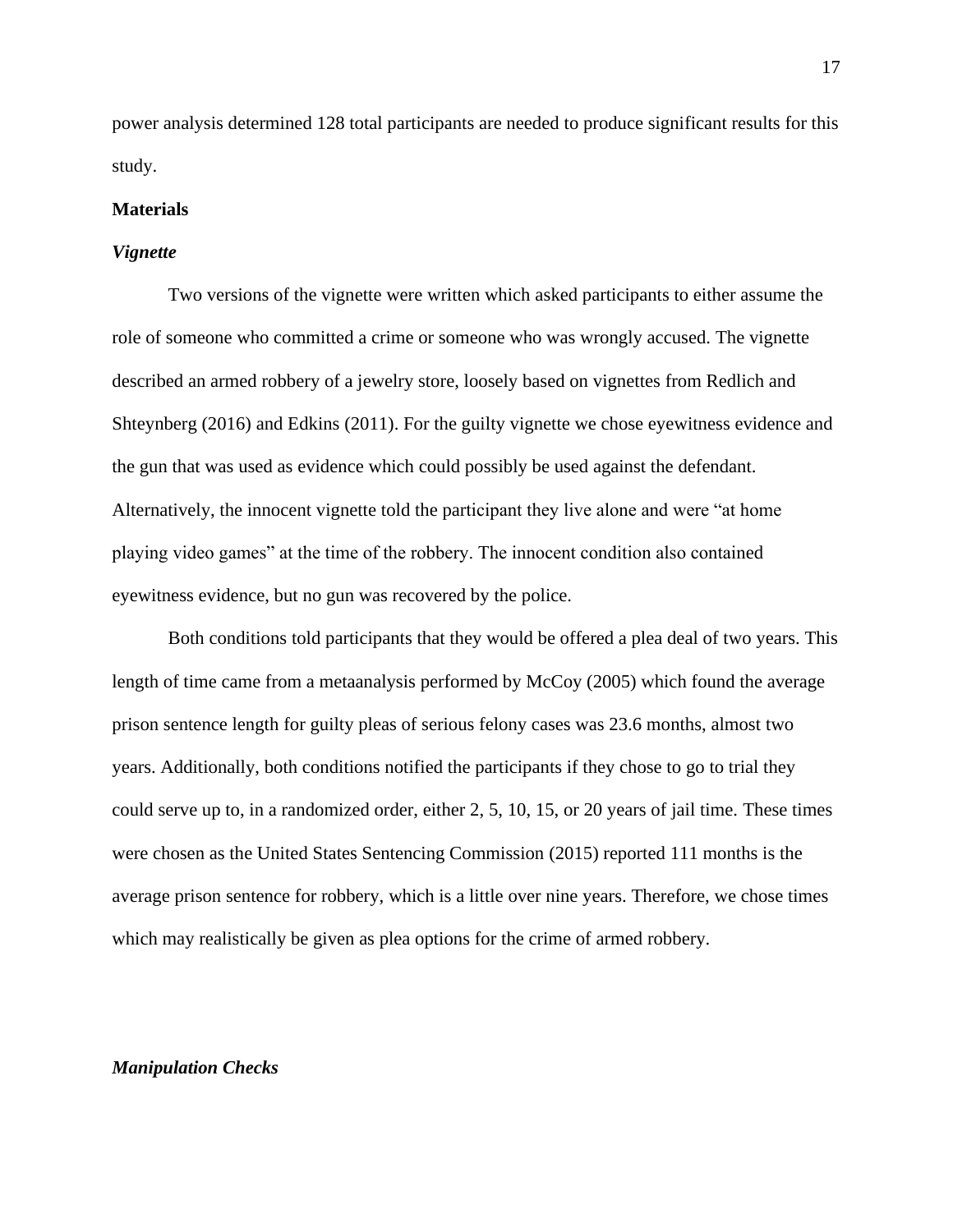Manipulation check questions were included after the vignette in the study to ensure the participant understood the vignette and understood whether they are supposed to assume guilt or innocence. These questions include "you were asked to pretend you were guilty of the crime" and "the plea deal you were offered was 2 years of jail time". These questions were modeled after the manipulation check questions included in Redlich and Shteynberg (2016).

## *Coercion and Fairness*

To begin the coercion and fairness questions we asked participants whether they will accept or decline the plea deal and why they made this decision. We then asked a few questions modeled after Bordens and Bassett (1985) such as "how firm were you in your decision to either accept or decline the plea deal?" and "how severe do you feel the possible outcome of trial is compared to the plea bargain?" on an 11-point scale (0=not at all and 10=very). The survey then asked participants to reflect on how the jail sentence, if they choose to go to trial, would affect their life after serving their sentence. This included collateral consequences such as gaining employment, education, general success as well as family life and overall happiness postconfinement (Gregory et al., 1978).

Finally, coercion and fairness questions were adapted from two separate studies. The first, a study by Bergk et al. (2010), focused on coercive interventions in psychiatry. Questions incorporated from Bergk et al. (2010) include "I felt there would be restrictions to my autonomy" and "I felt there would be restrictions to my interpersonal contacts". Additionally, fairness questions were based on a study performed by VanYperen et al. (2000) testing employees' destructive behavioral intentions resulting from their perceived injustice. For example, the original question from VanYperen et al. (2000) asked "the rewards you receive are not proportional to your investments". Alternatively, the survey question for this study read "I felt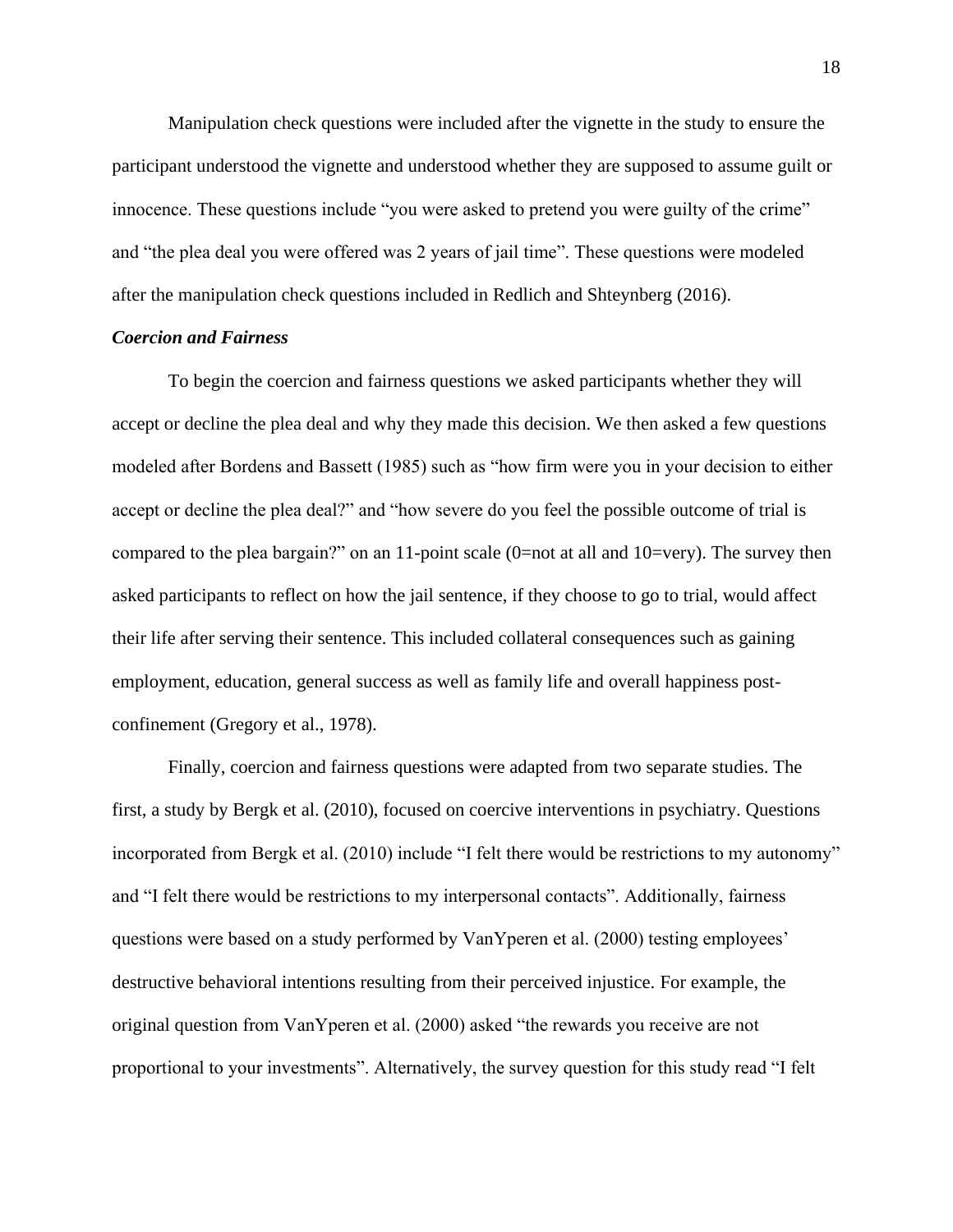the possible jail time if I chose trial is not proportionate with the crime". All coercion and fairness questions are asked according to an 11-point scale (0=not at all and 10=very).

## *Demographic Questions*

The survey concluded with demographic questions asking the participants' age, race, and gender.

#### **Procedure**

Participants were recruited from the prolific website. They were presented with a brief description of the requirements to participate in the study, specifically they must be able to read English and be over the age of 18. Every participant was informed they will receive \$1.50 for their participation in our 15-minute study. Additionally, funding for this project is provided by the Doctoral Student Research Grant Program. Upon clicking the link to open the survey after participants read the brief description, the consent form was presented. Participants must either accept or decline to proceed after the consent form. If they declined, the survey automatically closed and took the participant back to the prolific website. If the participant accepted, the survey continued to the questions. The survey concluded with a short debrief describing the purpose and importance of the study.

# **Results**

#### **Manipulation Check**

Upon completion of the data collection, 143 participants' responses were recorded. A frequency analysis was run to determine the frequency of participants answering the manipulation checks correctly. This analysis showed that 25.9% of respondents answered all three manipulation check questions correctly, 67.8% answered two of the manipulation check questions correctly, and only 6.3% of respondents answered only one manipulation question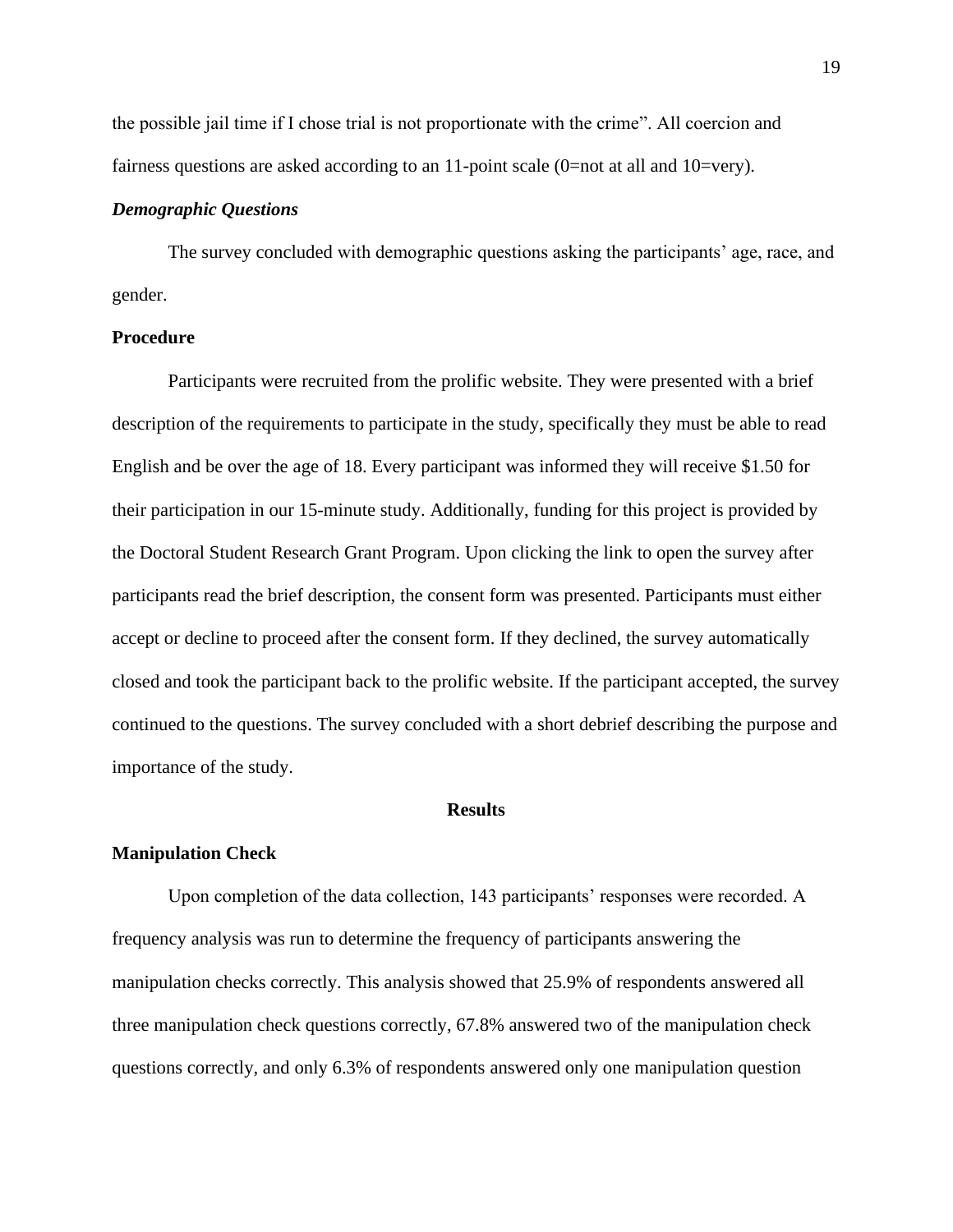correctly. These nine respondents' answers that comprised the 6.3% of the latter group were not analyzed due to their apparent lack of understanding of the vignette. Therefore, 134 respondents' answers were analyzed, still producing a number above the 128 respondents needed to produce significant results based on the power analysis run before beginning data collection.

## **Demographics**

Of the 134 participants, 65 were between 18 and 24 years old, 47 were between 25 and 34 years old, 14 were between 35 and 44 years old, and seven were between 45 and 54 years old, as shown in Figure 1. One participant declined to indicate their age. Additionally, 67 identified as male, 64 identified as female, and two identified as other. Again, one participant declined to put an answer for their gender. Furthermore, as Figure 2 and 3 show, the participants were comprised of mostly Caucasian participants (70.9%), while 27.9% consisted of other racial groups including Asian, Black, and Latinx. Two participants did not put an answer for which racial group they identify with.



Figure 1. Frequency of those who participated in the survey broken down into age groups.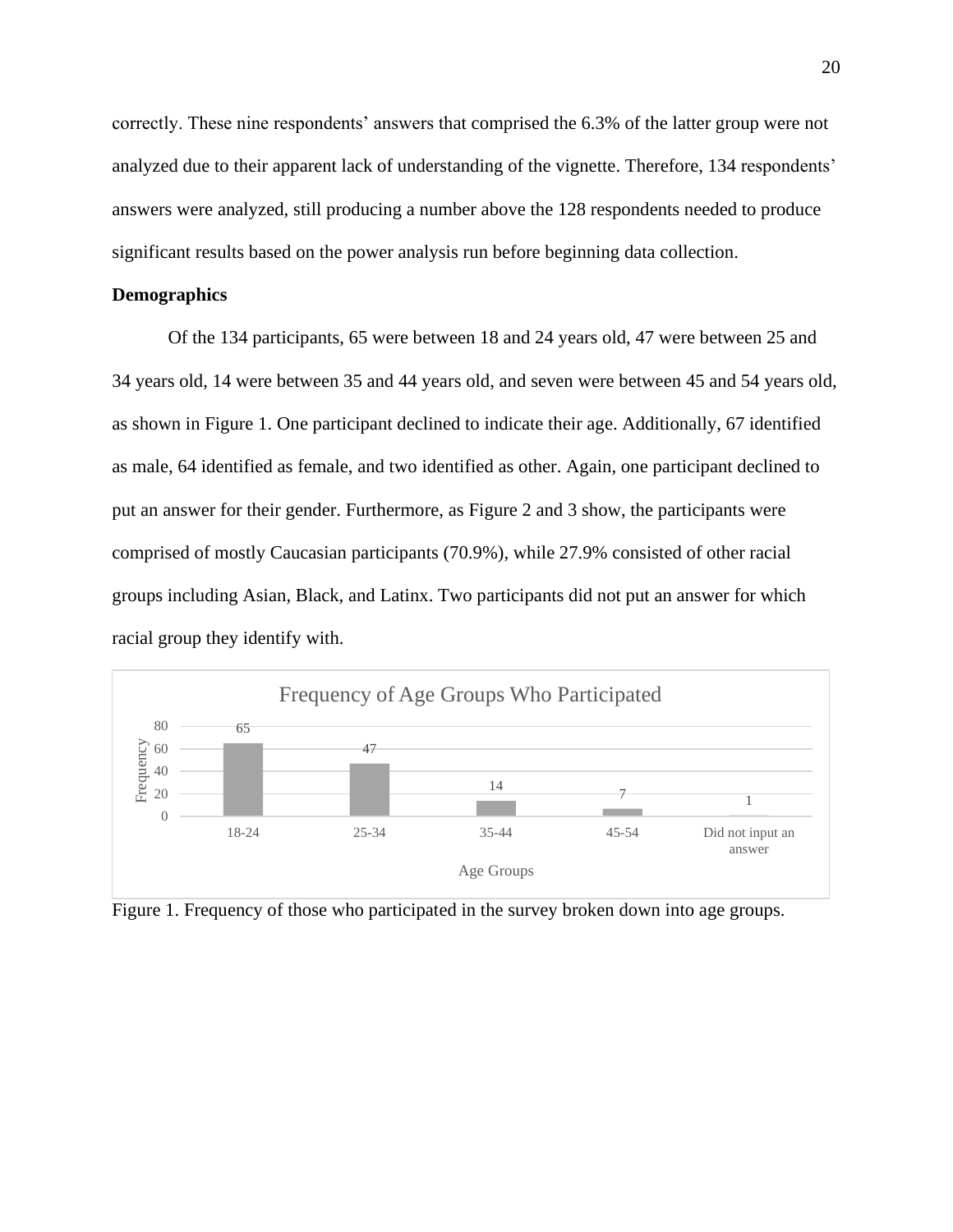

Figure 2. Frequency of those who participated in the survey broken down into racial groups.



Figure 3. Frequency of those who participated in the survey broken down into Caucasian and Non-Caucasian groups.

# **Order Effects**

Because our study included a repeated measure with five levels (sentence exposure at trial), we ran five regression analyses to explore the relationship between the position of the question and the likelihood of accepting a plea. We found no systematic pattern of influence, with a significant result only for the 20 years condition,  $F(1,142) = 14.05$ ,  $p < .01$ . Therefore, because an order effect was only found for the 20 year condition, we continued with the mixed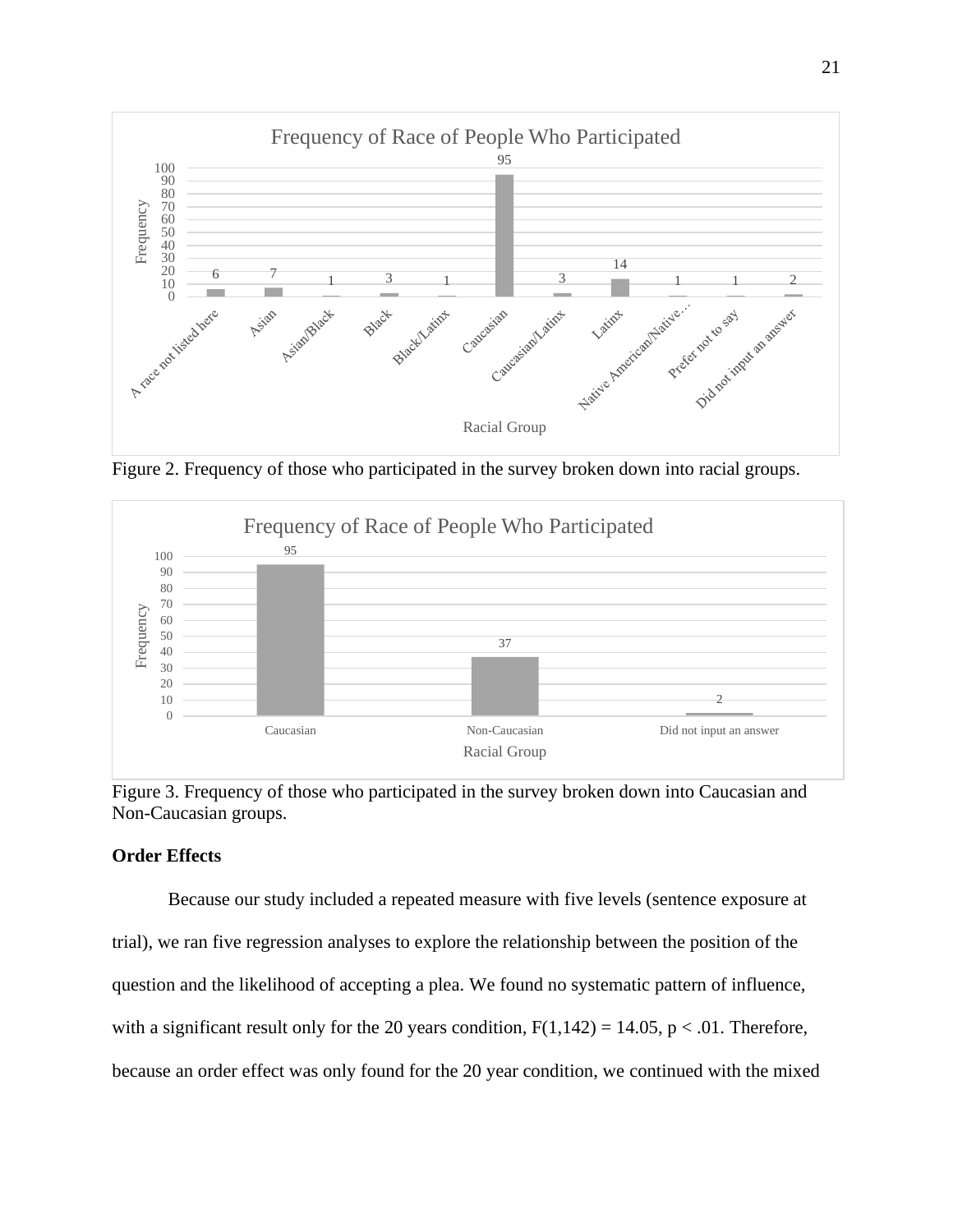design analysis with confidence that any result could be attributed to the manipulation and not to systematic order effects.

# **Accept Plea Bargain**

We conducted a mixed-design ANOVA with guilt status as the between-subjects variable and sentence exposure as the within-subjects variable. The results revealed a significant main effect of severity of sentence exposure at trial,  $F(4,564) = 46.51$ ,  $p < .01$ ,  $\eta_p^2 = .25$ , such that as the severity of the potential sentence at trial increased, the likelihood of accepting a plea also increased. There was also a significant main effect of guilt status,  $F(1,141) = 19.66$ , p < .01,  $\eta_p^2$ = .12, such that participants in the guilty condition were significantly more likely to accept a plea than those in the innocent condition. See Table 1 for the percentages of participants who accepted a plea in the innocent and guilty conditions, at five levels of sentence exposure at trial.

| Length of Sentence | Guilty     | Innocent   |
|--------------------|------------|------------|
|                    | Average %  | Average %  |
| 2 years            | $M = 8.5$  | $M = 1.4$  |
| 5 years            | $M = 21.1$ | $M = 6.9$  |
| 10 years           | $M = 47.9$ | $M = 20.8$ |
| 15 years           | $M = 54.9$ | $M = 25.0$ |
| 20 years           | $M = 60.6$ | $M = 26.4$ |

Table 1. Percentage of participants in the guilty and innocent conditions who accepted pleas when faced with five levels of sentence exposure at trial.

There was also a significant interaction between severity of trial sentence and guilt status,  $F(4,564) = 5.26$ ,  $p < .01$ ,  $\eta_p^2 = .04$ . This result showed that as the severity of potential trial sentence grew more severe, although both innocence and guilty people were more likely to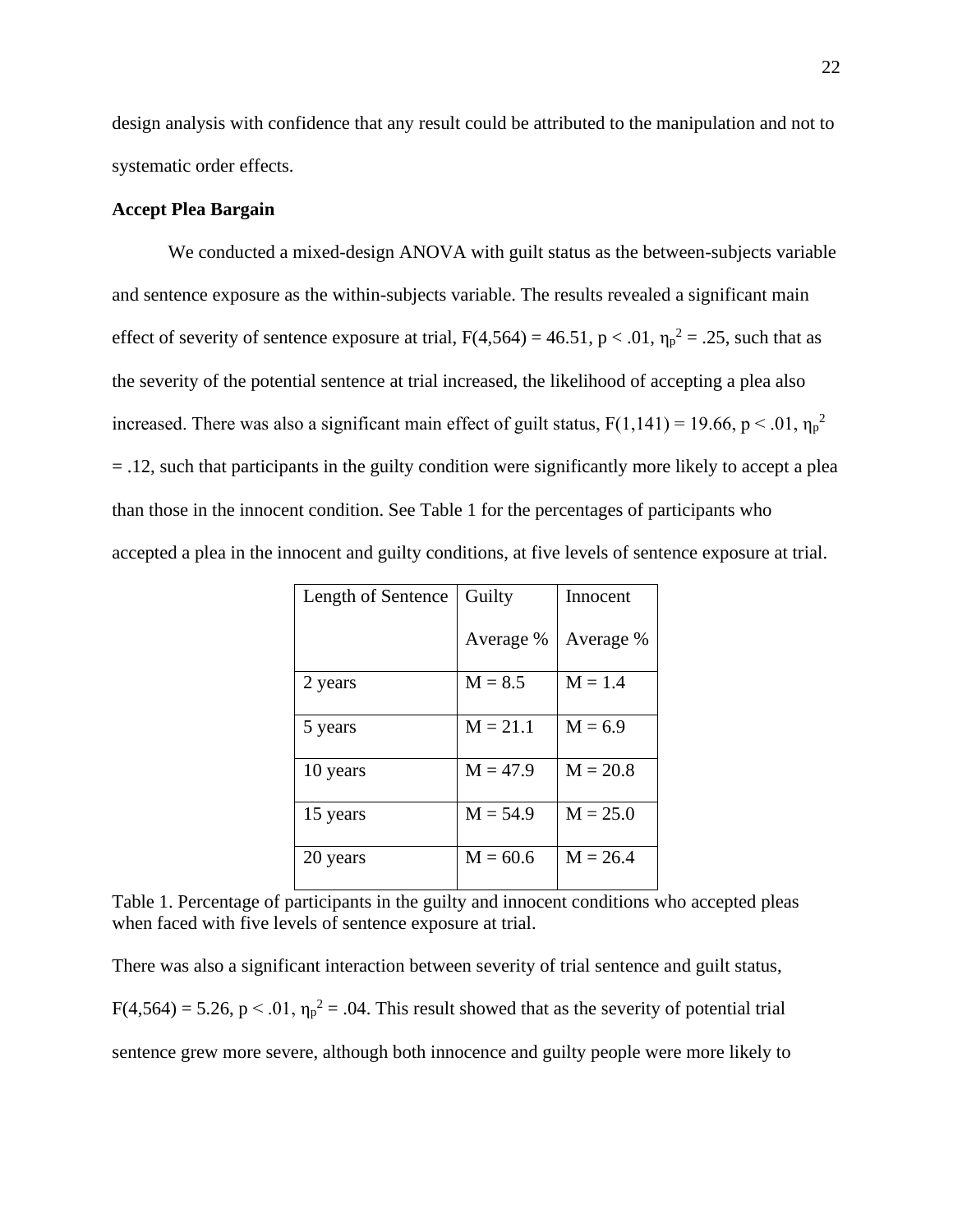accept a plea, those in the guilty condition were even more likely to accept it than those in the innocent one as the severity increased. See Figure 4 below for interaction effect.



Figure 4. Percentage of participants who accepted pleas in innocent and guilty conditions, at five levels of sentence exposure at trial.

Upon initial analysis, no demographic categories were significantly related to whether the participant accepted the plea bargain. A Tukey HSD *post hoc* test showed that the difference between females and males for whether they chose to accept the plea bargain was significant  $\Psi$  =  $-.19, p = .012.$ 

# **Open-Ended Questions**

Participants answered two free-response questions during this survey after deciding whether they would accept or decline the plea based on the initial vignette. To analyze these free-response questions, participants' responses were categorized according to their content and theme. The first question asked participants to explain why they chose to accept, decline, or were unsure of whether to accept or decline the plea deal. Participants responses may have included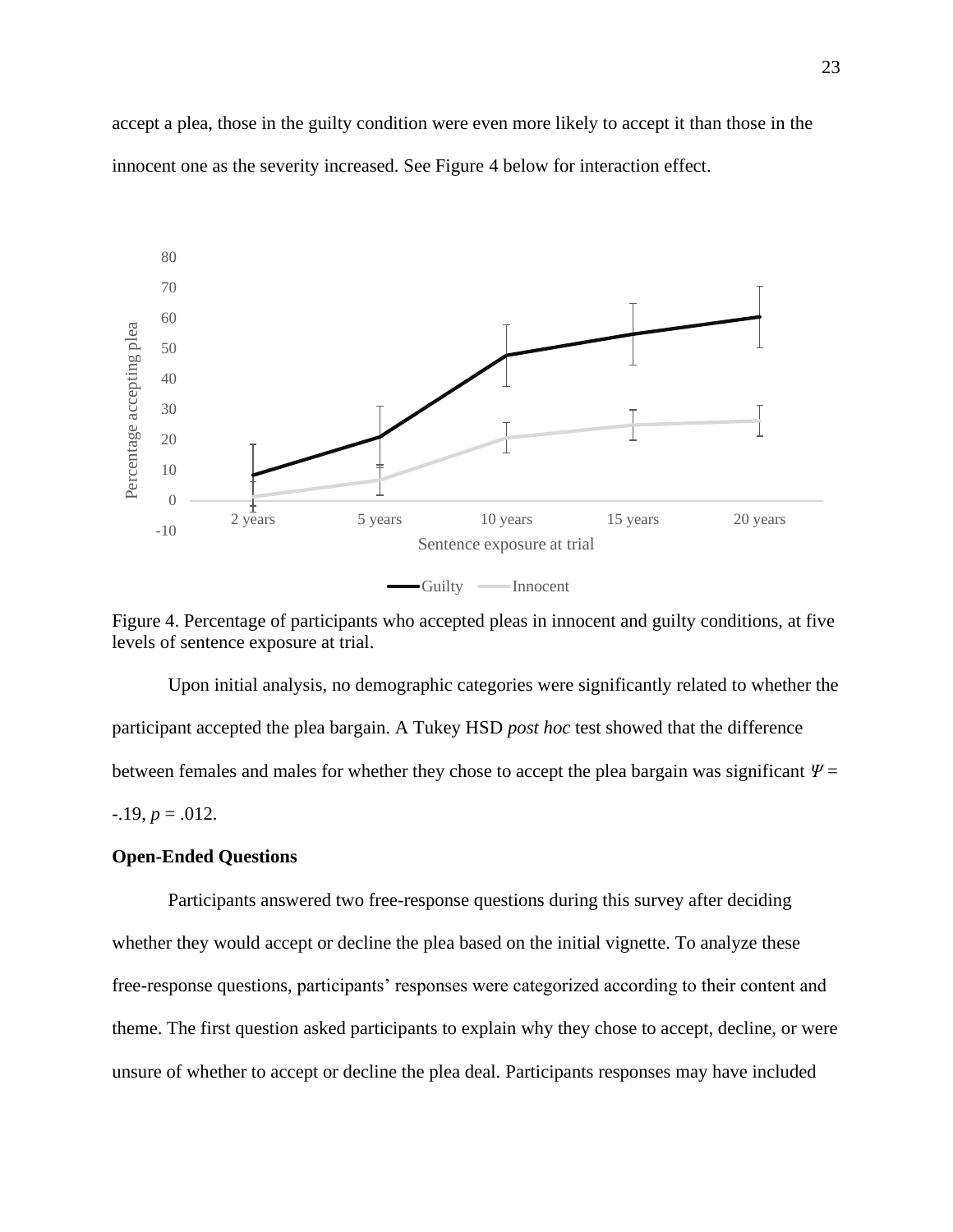more than reason in this list. The categories for this question can be seen-related below in Table

2 and Table 3.

| <b>Accept Plea</b>                                                           | <b>Frequency</b> |
|------------------------------------------------------------------------------|------------------|
| 2 years is better than the time I could face if I went to trial              | 6                |
| I committed the crime                                                        | 6                |
| Think I would be declared Guilty/Chance of Conviction would probably be high | 5                |
| No eyewitness testimony to prove I was at home/no alibi                      | 3                |
| Eyewitness account would prove I'm guilty                                    | $\overline{2}$   |
| No other suspect                                                             | $\overline{2}$   |
| Bad liar/could face worse punishment for lying on the stand                  | $\overline{2}$   |
| They could find additional evidence pointing to me                           | 2                |
| There was a silent alarm                                                     |                  |
| High chance of max time at trial                                             |                  |
| The evidence points to me                                                    |                  |
| I feel responsible for what I did                                            |                  |
| Don't trust the law to prove my innocence                                    | 1                |
| <b>Sum</b>                                                                   | 33               |

Table 2. Arguments made by participants to accept the plea bargain.

| <b>Decline Plea</b>                                                                         | <b>Frequency</b> |
|---------------------------------------------------------------------------------------------|------------------|
| Not enough evidence/Very little evidence/Evidence is weak                                   | 52               |
| Did not commit the crime/Should not have to admit to something I didn't do                  | 39               |
| Eyewitness testimony is unreliable                                                          | 20               |
| Innocent until proven guilty/Can't prove guilt beyond a reasonable doubt                    | 14               |
| Plea deal is same number of years as possibility at trial/Close to number of years at trial | 12               |
| Think I would be declared not guilty/Chance of conviction would probably be low             | 11               |
| Want to present case facts at trial to convince jury                                        | 10               |
| Other evidence (ex. Mobile phone data, gaming console) could probably prove I was innocent  | 10               |
| Have the chance to walk away free at trial                                                  | 9                |
| Grainy security footage is not solid evidence                                               | $\overline{7}$   |
| Stain on record if I'm guilty (harder to find a job afterwards, no chance of having verdict | 7                |
| overturned in future, lose time)                                                            |                  |
| No evidence connecting me to the weapon                                                     | 5                |
| Nothing was stolen, the crime was not actually committed (For Guilty Condition)             | 5                |
| Trust the court to prove my innocence                                                       | 5                |
| Fingerprints do not trace back to me                                                        | 3                |
| Think I can prove I'm innocent                                                              | 3                |
| The real criminals are still out there                                                      | 3                |
| No DNA evidence                                                                             | $\overline{2}$   |
| I did not hurt anyone (For Guilty Condition)                                                | $\overline{2}$   |
| Clean record if I'm innocent (may get compensation from the State)                          |                  |
| Police did a bad job at collecting evidence                                                 | 1                |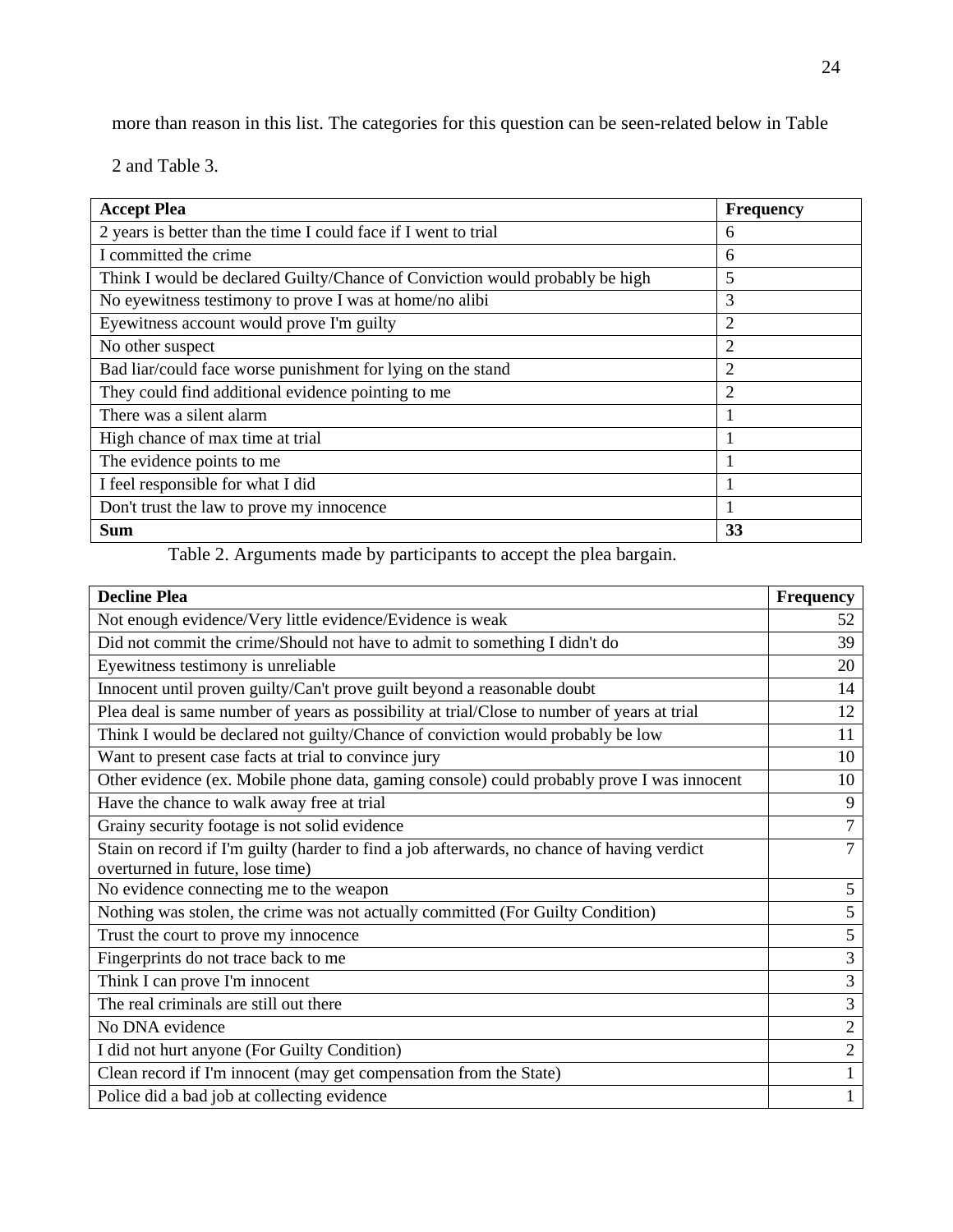Table 3. Arguments made by participants to decline the plea bargain.

The most common arguments for those who decided to accept the plea was that the plea bargain was better than the possible time that the person could face at trial. Furthermore, participants chose to accept the plea because they had committed the crime (specific to guilty condition), thought they would probably be convicted at trial, and/or because they did not have an alibi. On the other hand, the most frequent argument made by those who decided to decline the plea bargain was that there was little evidence/weak evidence to prove their involvement. Other common reasons included that they did not commit the crime (specific to the innocent condition), eyewitness testimony is unreliable, and/or they did not think the prosecution could prove their involvement beyond a reasonable doubt.

The second free-response question participants answered asked them to describe specific factors of the story, or vignette that affected their decision. Participants most often made arguments such as the eyewitness evidence could be strong, and that they are guilty when favoring accepting the plea deal. Comparatively, participants who favored denying the plea deal most often reasoned that the evidence in the vignette was weak or lacking, that eyewitness testimony is unreliable, and/or that they were innocent. The results of how participants answered this question can be found below in Tables 4 and 5.

| <b>Accept Plea</b>                                                  | <b>Frequency</b> |
|---------------------------------------------------------------------|------------------|
| Eyewitness evidence can be strong evidence                          | 8                |
| I am guilty                                                         |                  |
| Plea Deal is only 2 years/ Do not want to serve longer time         | 3                |
| Further evidence could come up during the investigation             | 3                |
| Had the chance to escape and that wasn't right                      |                  |
| Because there is a secret alarm, could there be a secret camera too |                  |
| the gun was found in the trash can where the robber left it         |                  |
| Possibility of fingerprints on the gun                              |                  |
| It's my word against the jury                                       |                  |
| I entered the building with a gun                                   |                  |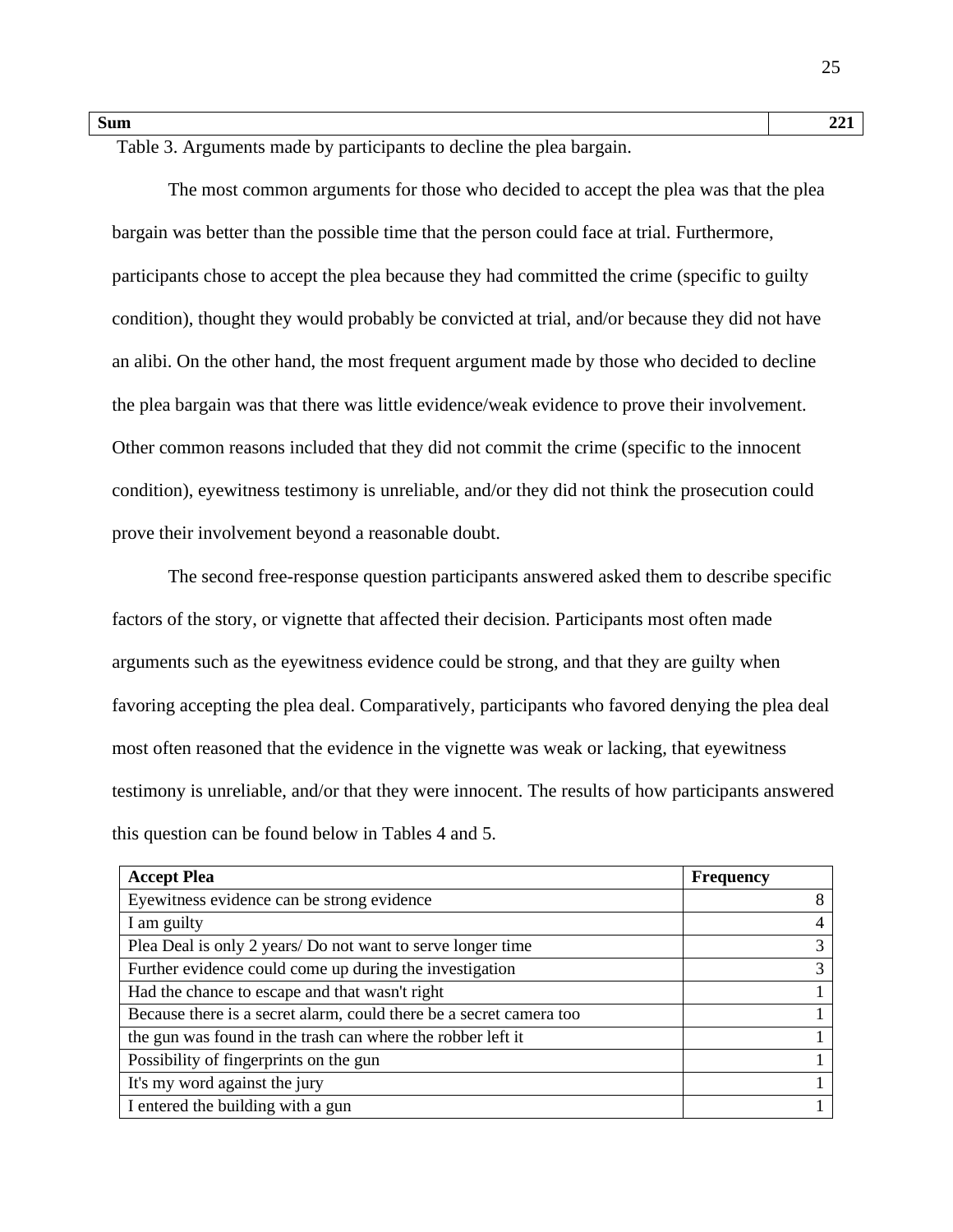| No evidence that I didn't do it                              |  |
|--------------------------------------------------------------|--|
| Jail time will help me think about what I want to do in life |  |
| <b>Sum</b>                                                   |  |

Table 4. Arguments made by participants to accept the plea bargain.

| <b>Deny Plea</b>                                                                       | <b>Frequency</b> |
|----------------------------------------------------------------------------------------|------------------|
| Not enough evidence/Evidence is not strong                                             | 49               |
| Eyewitness testimony not reliable/Only 1 eyewitness                                    | 42               |
| I am innocent/shouldn't have to admit something I didn't do                            | 27               |
| Video footage was grainy                                                               | 20               |
| Other evidence would prove I'm innocent (such as videogame history, I did not enter    | 17               |
| the store, footage to show my innocence)                                               |                  |
| No linking back to the gun/fingerprints on the gun                                     | 16               |
| Plea deal is same as possible time in prison/                                          | 8                |
| No fingerprints                                                                        | 7                |
| Can't prove beyond a reasonable doubt that I was involved                              | 6                |
| Robbery was only an attempt                                                            | 6                |
| I would walk away free                                                                 | 5                |
| Consequences of being in prison for 2 years                                            | 4                |
| High chance I would be found NG                                                        | $\overline{2}$   |
| Have faith in justice system                                                           | $\overline{2}$   |
| I could convince the jury I'm innocent                                                 | $\mathbf{1}$     |
| No evidence of guilty behavior for following days                                      | $\mathbf{1}$     |
| No DNA                                                                                 | 1                |
| The person who committed the crime is still out there/they need to take responsibility |                  |
| for this                                                                               |                  |
| Alibi cannot be confirmed                                                              | 1                |
| Can be with my family                                                                  |                  |
| <b>Sum</b>                                                                             | 217              |

Table 5. Arguments made by participants to decline the plea bargain.

## **Perceptions of Fairness and Injustice**

A variety of fairness and injustice questions were asked immediately following the vignette. An independent samples t-test was run to compare the means of these questions with the between-subjects variable of guilt and innocence. This t-test showed that those in the innocent condition ( $M = 9.88$ ,  $SE = .22$ ) reported that they were firmer in their decision to either accept or decline the plea deal than those in the guilty condition  $(M = 7.99, SE = .3)$ . This difference, -1.89, BCa 95% CI [-2.63 , -1.16], was significant, *t*(132) = -5.08, *p* < .01. This t-test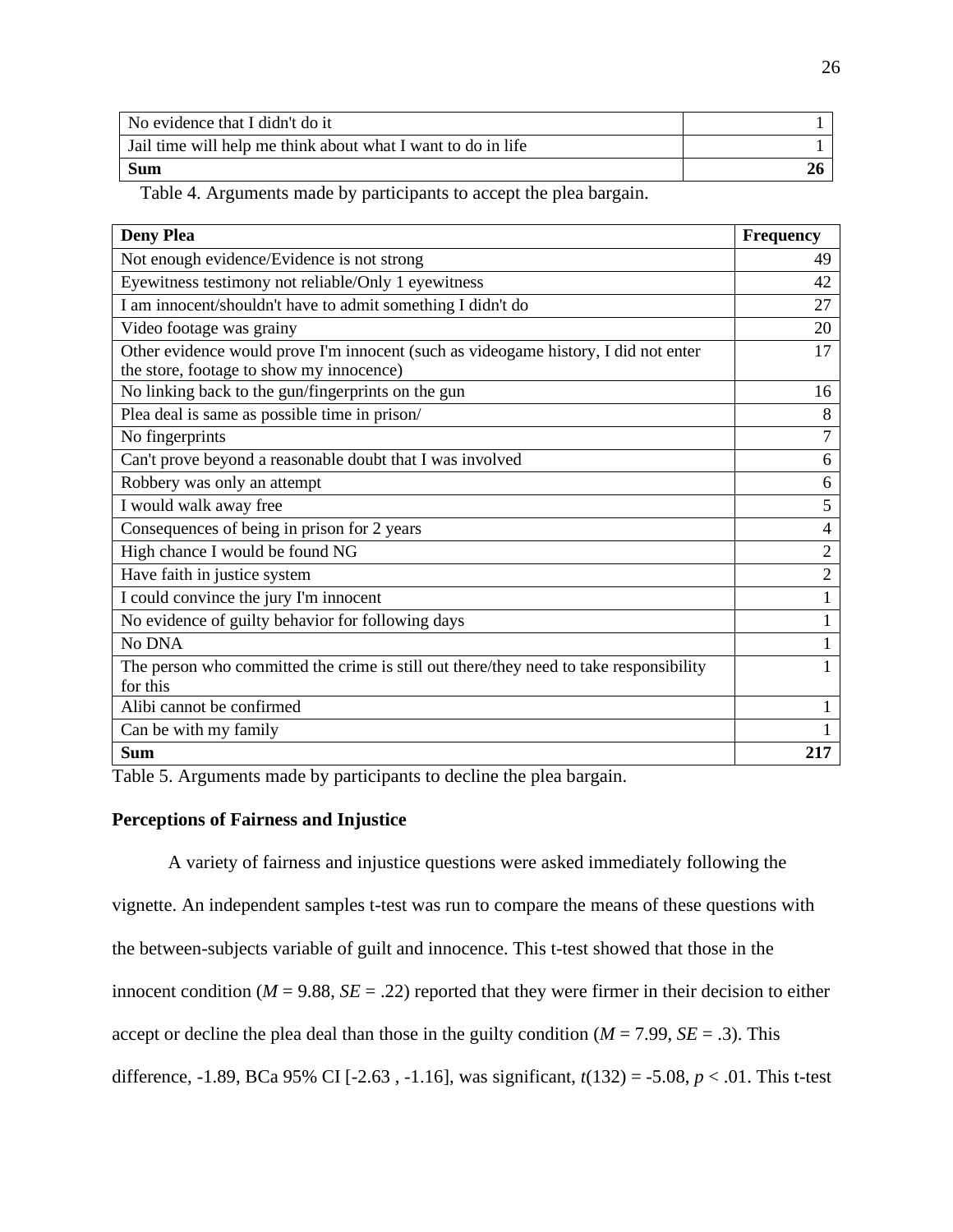also showed that those in the innocent condition ( $M = 3.98$ ,  $SE = .29$ ) reported that they believed it was less likely a jury would convict them of armed robbery in the first degree if they chose to go to trial than those in the guilty condition  $(M = 5.19, SE = .33)$ . This difference, 1.21, BCa 95% CI [.34 , 2.08], was significant, *t*(131) = 2.75, *p* < .01.

Additionally, those in the innocent condition ( $M = 3.8$ ,  $SE = .33$ ) felt less strongly that they would have to obey the suggestion of the defense attorney than those in the guilty condition  $(M = 5.63, SE = .36)$ . This difference, 1.83, BCa 95% CI [.88, 2.78], was significant,  $t(132) =$ 3.79,  $p < 0.01$ . Those in the innocent condition ( $M = 8.29$ ,  $SE = 0.28$ ) also felt there would be more restrictions to their human dignity than those in the guilty condition  $(M = 7.03, SE = .35)$ . This difference, -1.26, BCa 95% CI [-2.14 , -.38], was significant, *t*(132) = -2.82, *p* < .01. Finally, those in the innocent condition ( $M = 3.79$ ,  $SE = .33$ ) also felt the plea deal offered by their attorney was more unfair than those in the guilty condition  $(M = 6.63, SE = .35)$ . This difference, 2.84, BCa 95% CI [1.9 , 3.79], was significant, *t*(132) = 5.97, *p* < .01. See Table 6 below for the average responses to these questions by participant in innocent and guilty conditions.

| <b>Question</b>                                                                  | <b>Guilty</b>    | <b>Innocent</b>    |
|----------------------------------------------------------------------------------|------------------|--------------------|
|                                                                                  | (Average<br>$\%$ | (Average<br>$\%$ ) |
| How firm were you in your decision to either accept or decline the plea deal?*   | 7.99             | 9.88               |
| How likely do you think a jury would be to convict you of armed robbery in the   | 5.19             | 3.98               |
| first degree if you chose to go to trial?*                                       |                  |                    |
| How severe do you feel the possible outcome of trial is compared to the plea     | 7.22             | 6.64               |
| bargain?                                                                         |                  |                    |
| Now, reflect on how the jail sentence, if you chose to go to trial, would effect | 9.87             | 9.52               |
| your life after serving your sentence. - Gaining employment                      |                  |                    |
| Now, reflect on how the jail sentence, if you chose to go to trial, would effect | 9.65             | 9.29               |
| your life after serving your sentence. - Quality of job                          |                  |                    |
| Now, reflect on how the jail sentence, if you chose to go to trial, would effect | 8.34             | 7.55               |
| your life after serving your sentence. - Quality of family life                  |                  |                    |
| Now, reflect on how the jail sentence, if you chose to go to trial, would effect | 8.26             | 7.86               |
| your life after serving your sentence. - Preconfinement educational goals        |                  |                    |
| Now, reflect on how the jail sentence, if you chose to go to trial, would effect | 9.09             | 8.95               |
| your life after serving your sentence. - Happiness                               |                  |                    |
| Now, reflect on how the jail sentence, if you chose to go to trial, would effect | 9.53             | 9.08               |
| your life after serving your sentence. - General success                         |                  |                    |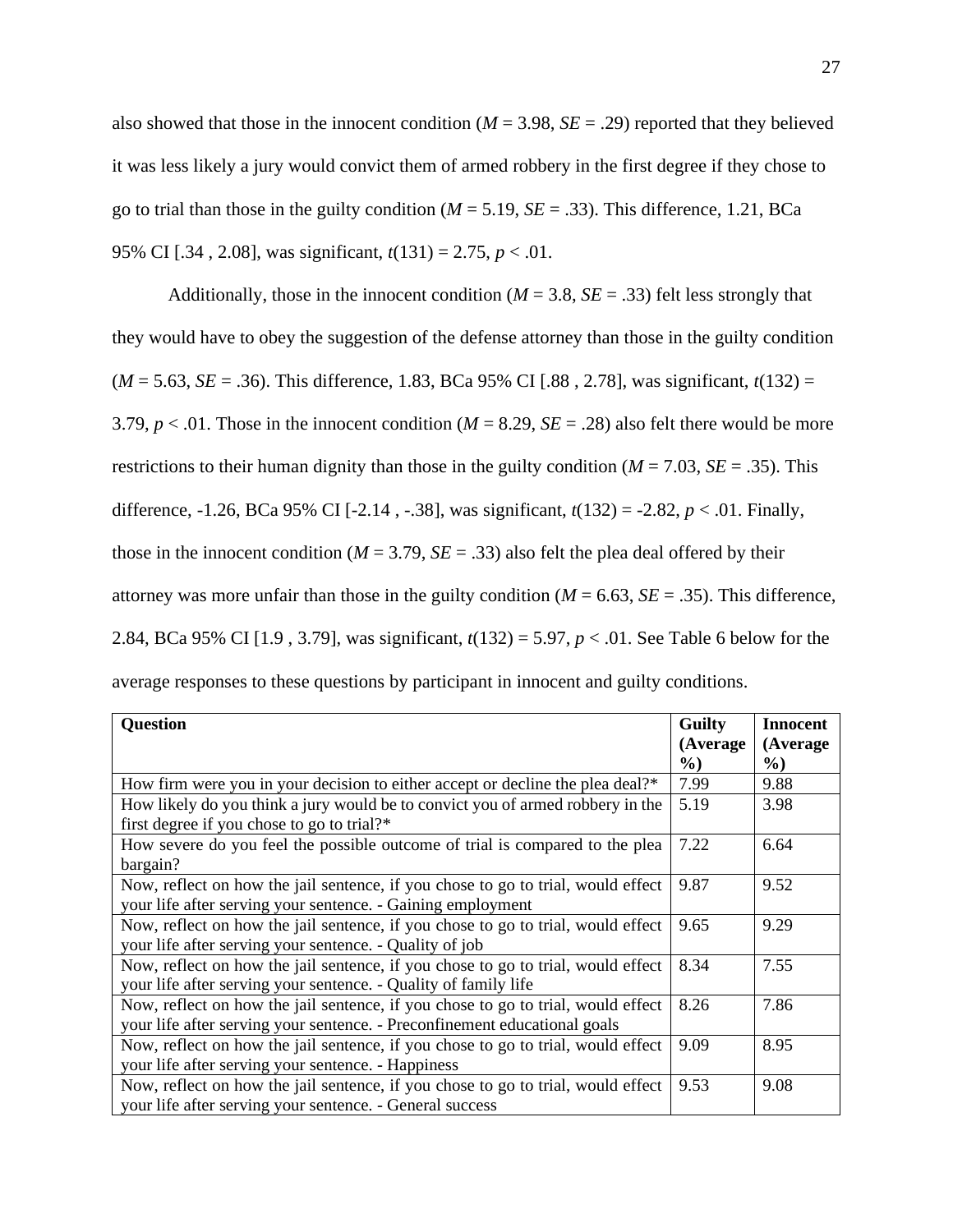| I felt I would have to obey the suggestion of the defense attorney.*                 | 5.63 | 3.80 |
|--------------------------------------------------------------------------------------|------|------|
| I felt there would be restrictions to my human dignity.*                             | 7.03 | 8.29 |
| I felt there would be restrictions to my autonomy.                                   | 7.37 | 8.06 |
| I felt the situation was shameful.                                                   | 7.78 | 8.06 |
| I felt there would be restrictions to my interpersonal contacts.                     | 8.04 | 8.06 |
| I feel the possible jail time if I chose trial is not proportionate with the crime.* | 7.01 | 6.24 |
| I felt my wishes as a defendant would not be taken into account.                     | 6.40 | 6.68 |
| The plea deal offered by my attorney was fair.                                       | 6.63 | 3.79 |

\*These differences were significant at the p<.05 level.

Table 6. Average responses to fairness and injustice related questions on an 11-point scale (0=not at all and 10=very) for guilty and innocent participants immediately after the vignette.

An independent samples t-test was run to compare the means of four fairness and injustice questions at each year presentation with the between-subjects variable of guilt and innocence. This t-test showed that those in the innocent condition  $(M = 8.09, SE = .3)$  reported that there would be restrictions to their human dignity greater than those in the guilty condition  $(M = 6.54, SE = .36)$  when both the plea bargain and the possible time they could face at trial was 2 years. This difference, -1.55, BCa 95% CI [-2.49 , -.61], was significant, *t*(132) = -3.26, *p*  $< .01$ . Similarly, those in the innocent condition ( $M = 7.88$ ,  $SE = .32$ ) reported a greater feeling that there would be restrictions to their autonomy compared to the guilty condition ( $M = 6.88$ , *SE*) = .38) when both the plea bargain and the possible time they could face at trial was 2 years. This difference, -1.0, BCa 95% CI [-1.98 , -.01], was significant, *t*(131) = -2.0, *p* = .05. See Table 7 and Figure 5 below for the average responses to these questions by participant in innocent and guilty conditions.

| <b>Exposure to</b>   | <b>Trial Penalty Fairness and Injustice Questions</b> | <b>Guilty</b> | <b>Innocent</b> |
|----------------------|-------------------------------------------------------|---------------|-----------------|
| Length of            |                                                       | (Average      | (Average %)     |
| <b>Sentencing at</b> |                                                       | $\%$ )        |                 |
| <b>Trial</b>         |                                                       |               |                 |
| 2 years              | Restrictions to human dignity                         | 6.45          | 8.15            |
|                      | Restrictions to autonomy                              | 6.76          | 7.92            |
|                      | Restrictions to interpersonal contacts                | 6.99          | 7.85            |
|                      | Exposure at trial not proportionate with crime        | 5.73          | 5.94            |
| 5 years              | Restrictions to human dignity                         | 7.66          | 8.53            |
|                      | Restrictions to autonomy                              | 7.92          | 8.49            |
|                      | Restrictions to interpersonal contacts                | 8.17          | 8.54            |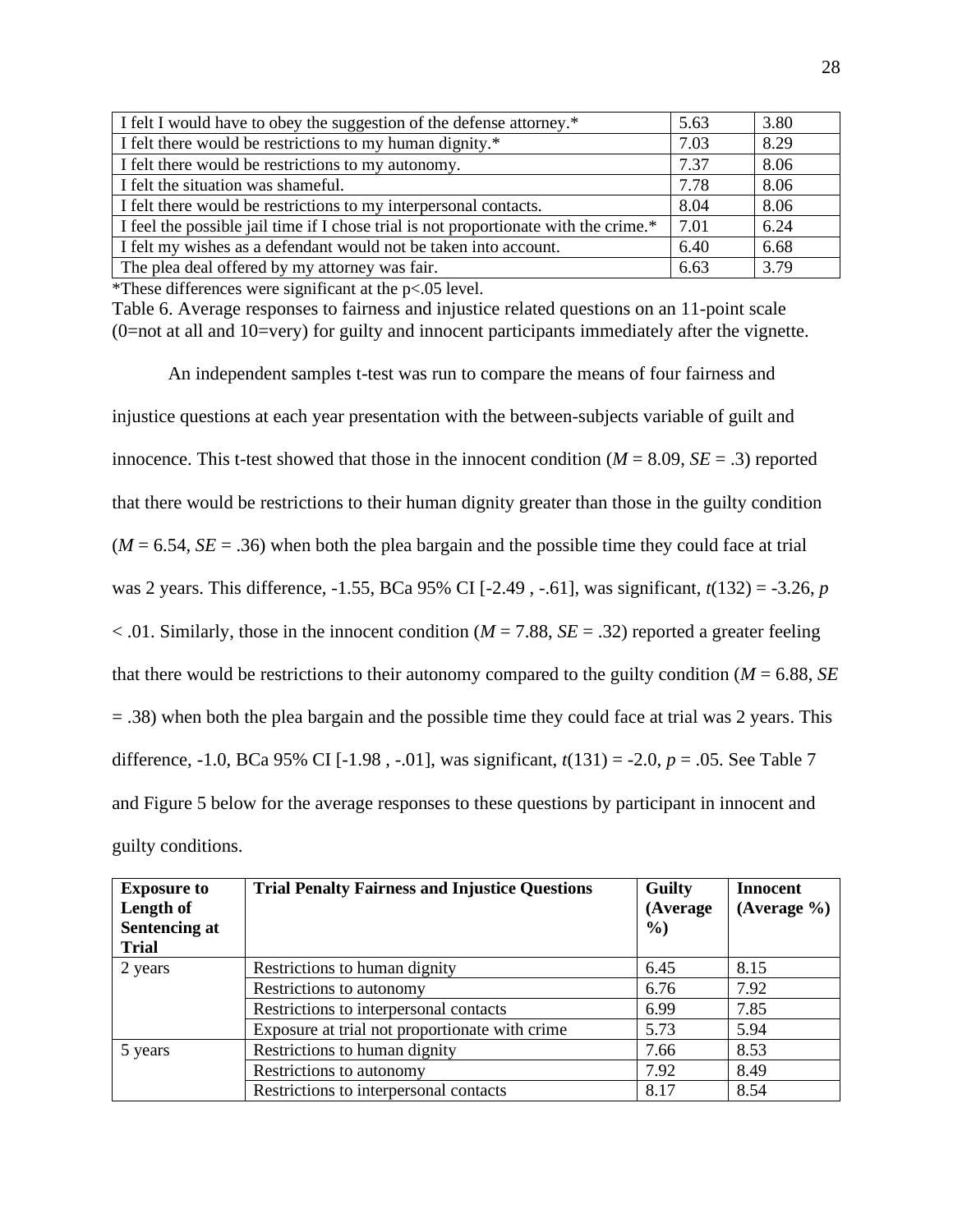|          | Exposure at trial not proportionate with crime | 6.93 | 6.17 |
|----------|------------------------------------------------|------|------|
| 10 years | Restrictions to human dignity                  | 8.32 | 8.96 |
|          | Restrictions to autonomy                       | 8.49 | 8.65 |
|          | Restrictions to interpersonal contacts         | 8.59 | 8.71 |
|          | Exposure at trial not proportionate with crime | 7.65 | 7.22 |
| 15 years | Restrictions to human dignity                  | 8.32 | 9.18 |
|          | Restrictions to autonomy                       | 8.61 | 8.85 |
|          | Restrictions to interpersonal contacts         | 8.90 | 8.99 |
|          | Exposure at trial not proportionate with crime | 8.17 | 8.04 |
| 20 years | Restrictions to human dignity                  | 8.76 | 9.14 |
|          | Restrictions to autonomy                       | 8.93 | 9.03 |
|          | Restrictions to interpersonal contacts         | 8.96 | 9.01 |
|          | Exposure at trial not proportionate with crime | 8.31 | 7.69 |

Table 7. Average responses to fairness-related questions on an 11-point scale (0=not at all and 10=very) for guilty and innocent participants at five levels of sentence exposure at trial

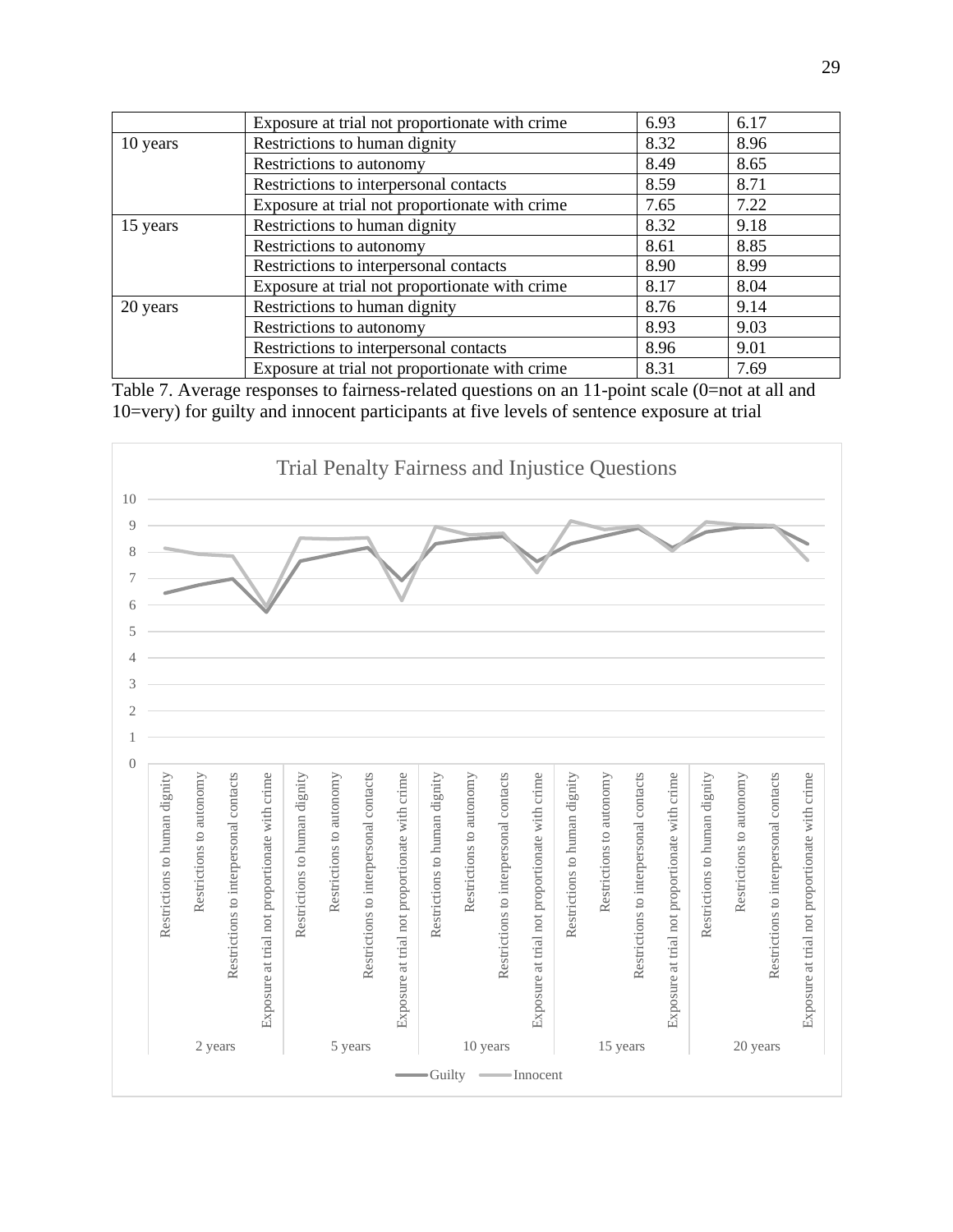Figure 5. Means for four injustice and fairness questions over different sentence exposure conditions.

Additionally, a general linear model analysis was run to assess how participants' answered varied on the above fairness and injustice questions, based on which year they were presented at the outset. See Appendix for the results of these analyses.

# **Discussion**

In the present study, we analyzed feelings of coercion and injustice associated with the trial penalty, which to our knowledge has yet to be done. We were also interested in examining how differences between the possible time at trial and the plea bargain could affect plea decision, as well as feelings of coercion and injustice. Overall, we found that as the trial penalty increases, participants were more likely to accept the plea bargain, and even more likely when those participants were in the guilty condition.

#### **Accepting or Declining the Plea Deal**

In general, we found that both guilt status as well as severity of sentence exposure at trial effected the likelihood of accepting a plea. Those in the guilty condition were more likely to accept the plea at all sentence exposures at trial, with the biggest difference being at 20 years which was the maximum sentence exposure tested in this study. At 20 years, those in the innocent condition were 26.4% likely to accept the plea, while those in the guilty condition were 60.6% likely to accept the plea. Comparatively, those in the innocent condition as well as two years sentence exposure at trial were 1.4% likely to accept the plea, while those in the guilty condition were 8.5% likely to accept the plea.

Furthermore, we assessed how participants determined whether to accept or decline the plea deal through free-response questions. Overall, these questions showed more arguments to decline the plea deal than to accept, as more participants decided to ultimately decline the first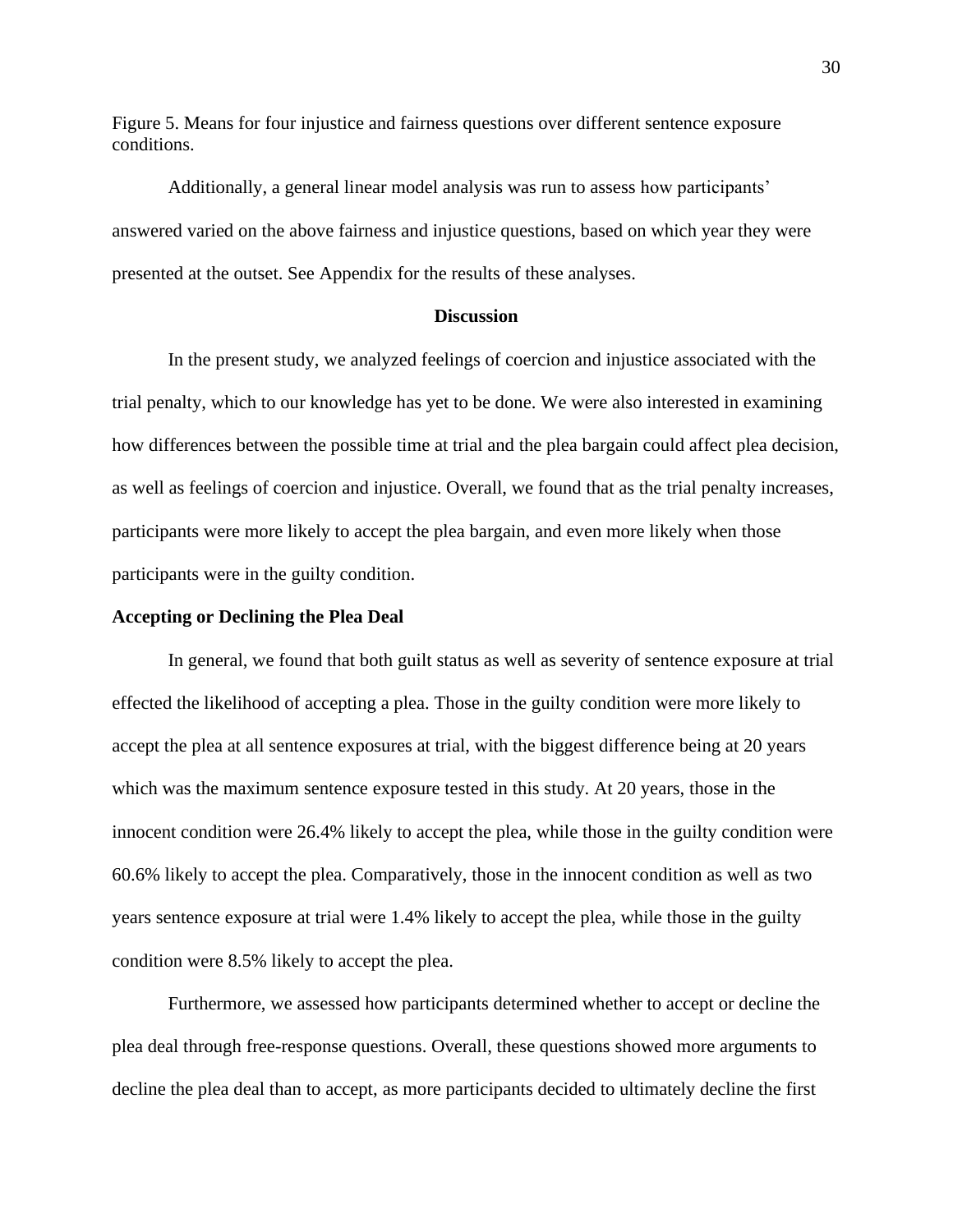plea deal offered. Unsurprisingly for both questions, most people, when deciding to decline the plea deal, expressed that there was too little evidence, or the evidence presented in the vignette was weak. Specifically, participants brought up that eyewitness testimony is unreliable most, followed by the grainy security footage, and that there were no viable fingerprints found for both questions. Participants tended to refer to fingerprints as both fingerprints that could be pulled off the gun as well as could be found at the scene, which is why this category is split. Participants also expressed that they should deny the plea deal because they were innocent and should not admit to something they did not do. Sentiments such as this included "I don't think I would live with my true self" and "I would fight against this injustice", both expressed by innocent participants choosing to decline the plea deal. Other notable sentiments expressed by participants denying the plea deal included that the robbery was only an attempt (specific to guilty condition), the consequences of going to prison such as not being able to find a job following their release, and that they have faith in the justice system to prove their innocence (specific to innocent condition).

In contrast, there was less variability in responses of those choosing to accept the plea. Some participants pointed to the eyewitness testimony as possible strong evidence to implicate them when asked about specific factors in the story that affected their decision. One of the most common answers participants wrote when answering why they chose their plea decision was that two years was better than the time they could face at trial. Participants who chose to accept the plea expressed that they did so because they were guilty, a common response for both questions. Other notable responses were that they did not have an alibi, there were no other suspects, and that further evidence to implicate them could be found.

## **Fairness and Injustice**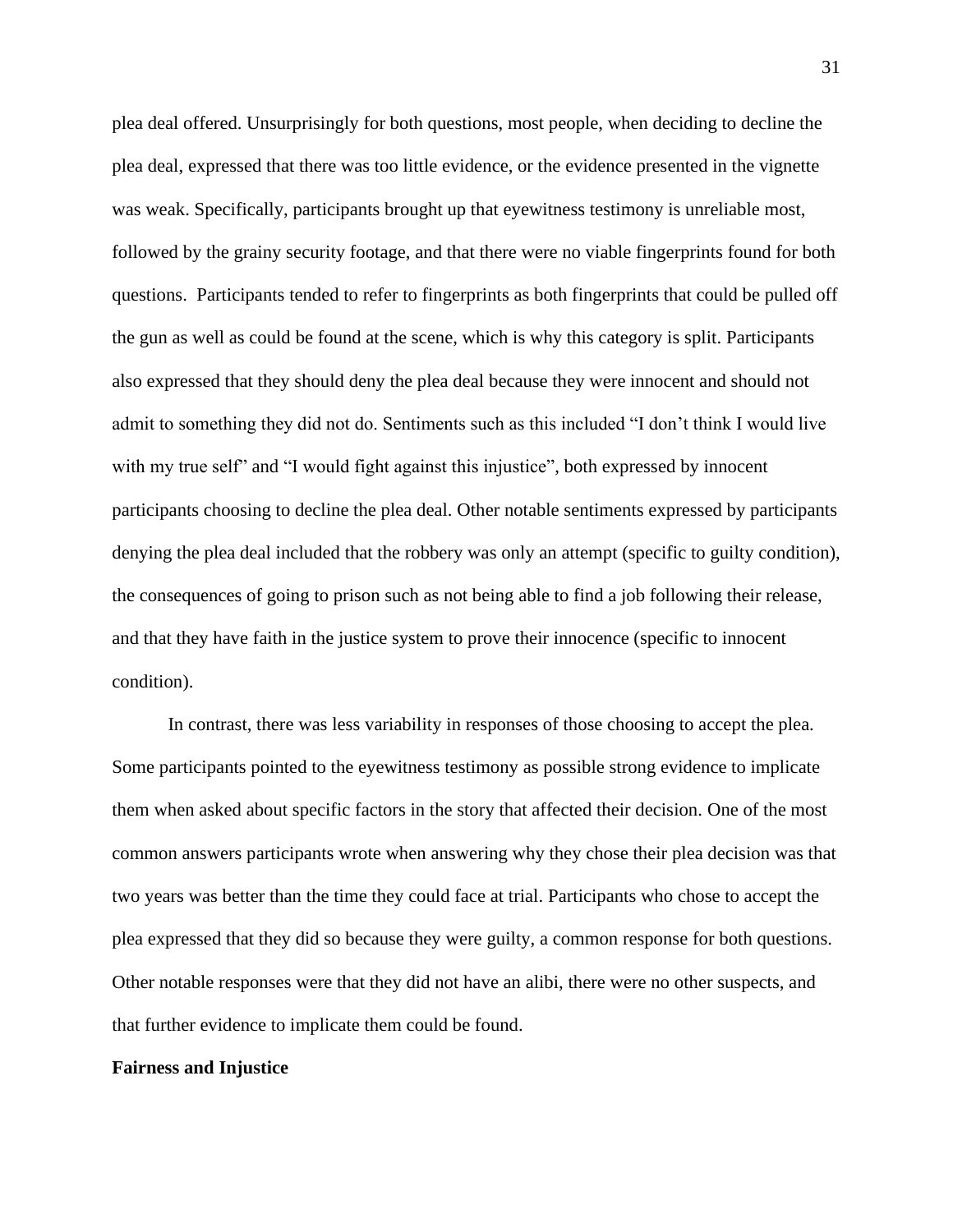Overall, those in the innocent condition were significantly more firm in their decision to either accept or decline the plea deal.

Understandably, those in the guilty condition were significantly more likely to think a jury would convict them of armed robbery in the first degree if they chose to go to trial. Although not a statistically significant result, those in the guilty condition felt the possible outcome of trial compared to the plea bargain was slightly more severe than those in the innocent condition.

Perceived effects that serving jail time would have on a participant's life was similar in both categories regarding gaining employment, quality of job, quality of family life, preconfinement educational goals, and general success. Although not significant, the biggest difference in means were specifically in quality of family life, with those in the guilty condition feeling their jail time would affect their quality of family life by almost a whole scale point, followed by general success at about half a scale point both on an 11-point likert scale. Additionally, when initially asked fairness and injustice questions based on the vignette trial penalty at the outset, those in the innocent condition felt less strongly that they would have to obey the suggestion of the defense attorney. Furthermore, those in the innocent condition felt there would be more restrictions to their human dignity than those in the guilty condition. Finally, the last statistically significant result in these first questions following the vignette was those in the innocent condition felt the plea deal offered was more unfair than those in the guilty condition. Although not statistically significant, those in the innocent condition felt the situation was slightly more shameful, and that their wishes as a Defendant would not be taken into account more than those in the guilty condition. These results seem to suggest that those in the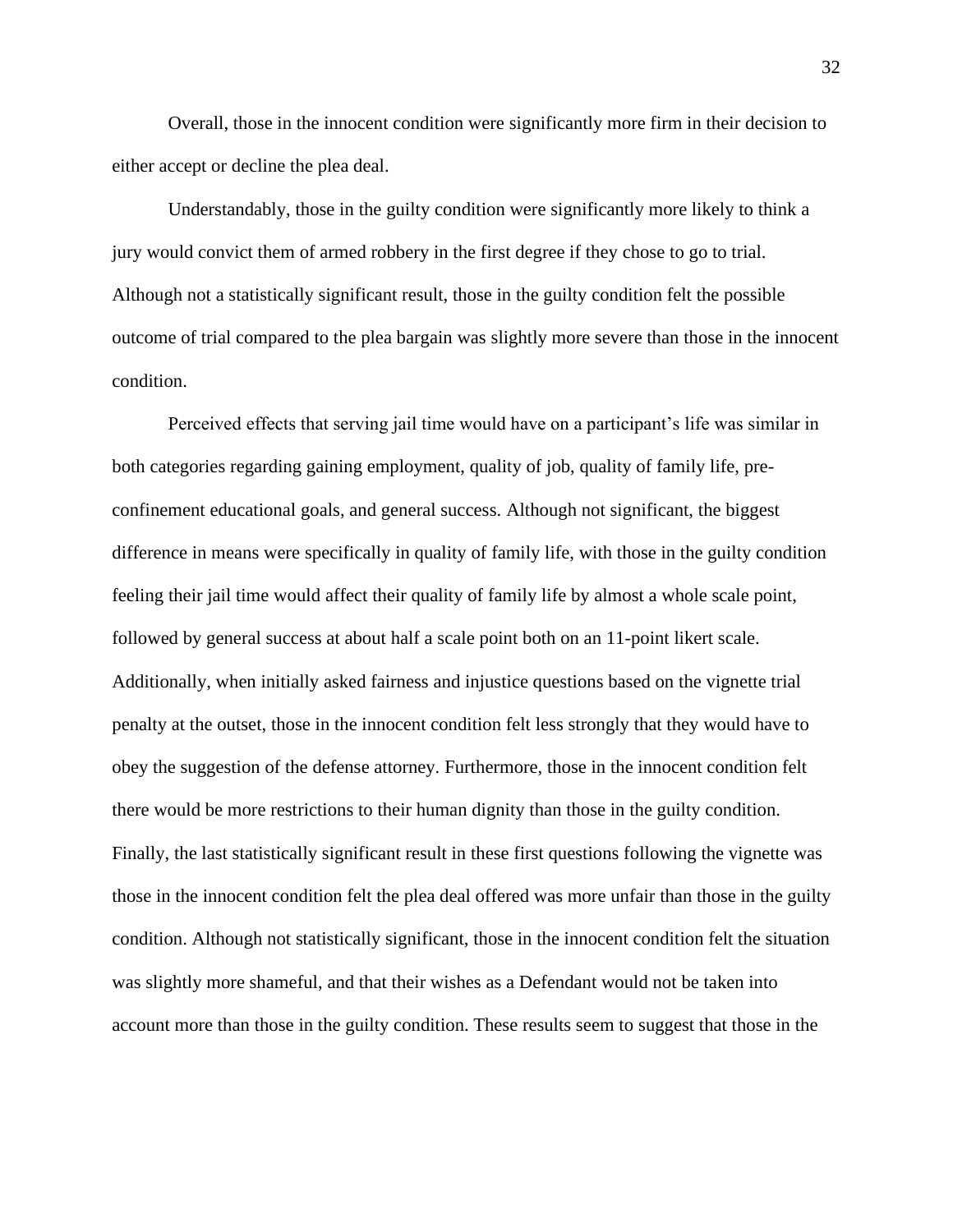innocent condition felt that this situation was slightly more unfair and they were somewhat more out of control than those in the guilty condition.

These differences were magnified when examined at different sentence exposures at trial. Although not all statistically significant, a pattern emerged within the four injustice and fairness questions asked at each sentence exposure. As the increase in trial penalty, the sentence exposure at trial increases from 2 to 20, the difference in feelings of injustice and fairness between the two guilty and innocent conditions generally decrease. Specifically, most differences in these four questions decreased, despite the question regarding human dignity, at 10 years possibility jail time if they choose to go to trial.

This trend was somewhat replicated when these questions were analyzed based on which sentence exposure participants were shown in the vignette. Generally, those presented with 2, 5, and 10 years in the vignette showed the greatest difference when then asked about 15 or 20 year sentence exposures. These differences were most evident in the questions regarding restrictions human dignity and autonomy, similar to the results mentioned above. Comparatively, those shown 15 and 20 year sentence exposures in the vignette rarely produced significant results when then asked injustice and fairness questions regarding lesser sentence exposures. These results seem to indicate that past the 10 year sentence exposure, specifically the 15 and 20 year sentence exposures, the possibility of jail time at trial seems to be seen generally as the same. This is due to both guilty and innocent participants do not differ in their responses at these time frames and participants shown these times at the outset seemed to view all sentence exposures as having the same general injustice and fairness.

## **Conclusions and Limitations**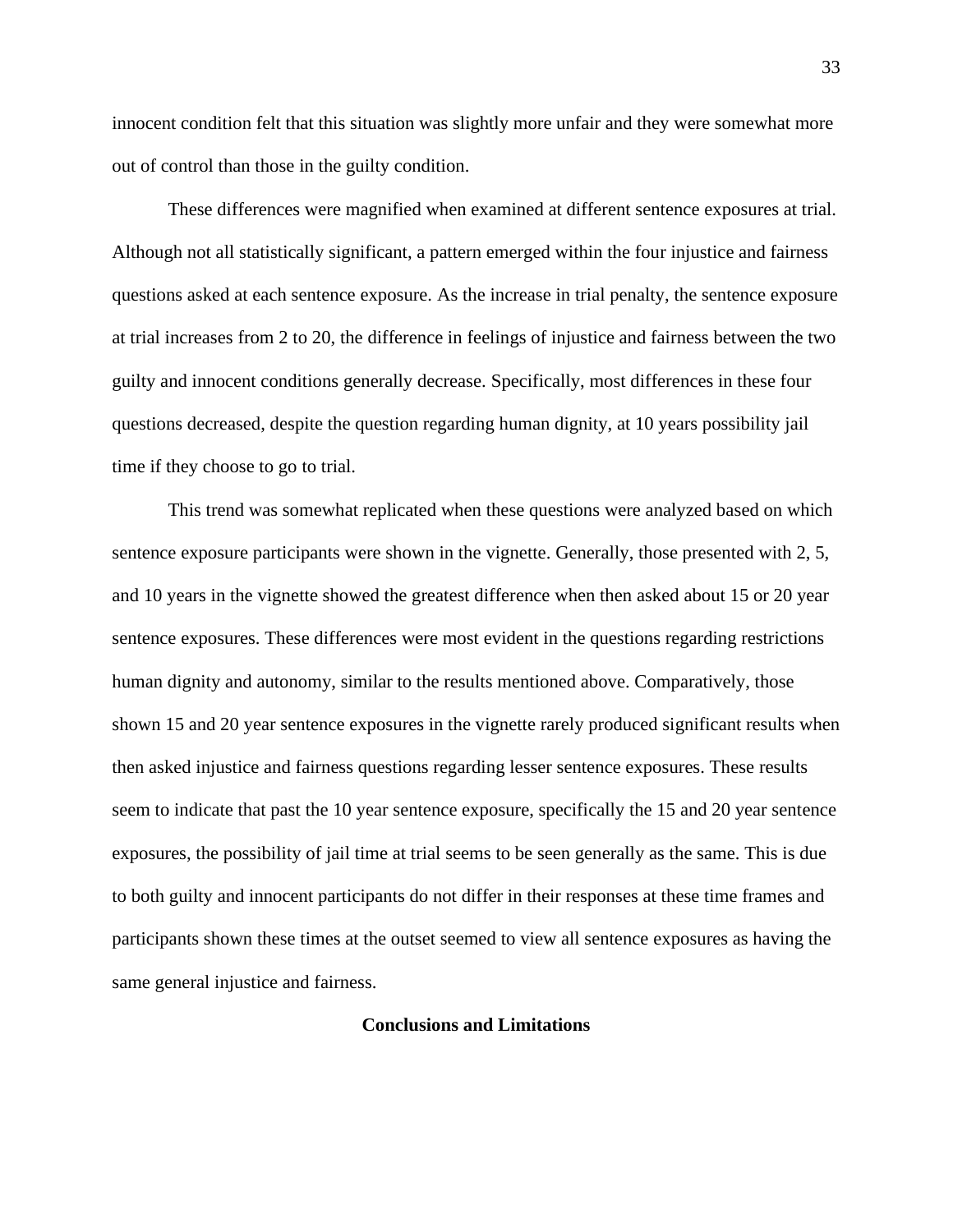To our knowledge, the present study is the first to examine feelings of coercion and injustice associated with the trial penalty. However, this study does present with some limitations. Firstly, data collection was done through prolific. On one hand, this allowed for a more diverse data collection than could be accomplished when using student populations. Ultimately, prolific participants are not faced with the reality of the situation that the vignette portrays. Although, we asked these participants to assume the position of someone faced with these charges, using participants who are charged with armed robbery and facing plea deals would be a better data collection route for the future.

Additionally, the demographic makeup of this respondent group does not accurately represent the demographic makeup of those likely facing plea deals. This group of participants included 71% Caucasian participants, 10% Latinx participants, and 2% Black participants. According to Federal Bureau of Prisons, those incarcerated in the United States identify as 27% White Non-Hispanic, 38% Black, 31% Hispanic, 3% Native American, and 1% Asian. Furthermore, 49% of the participants who participated in this study were between the ages of 18 and 24, 35% were between the ages of 25 and 34, and 16% were between 35 and 54. The Federal Bureau of Prisons cites that just over half, 51%, of those incarcerated are between the ages of 31 and 45. Finally, 93% of those incarcerated identify as male according to the Federal Bureau of Prisons and 7% identify as female. Comparatively, we have almost exactly a 50/50 split of females and males who participated in our survey. Therefore, the demographic makeup of those who responded on prolific is vastly different than those who are in the United States prison system.

Overall, generalizability of this study should be taken into account upon reading these results. This study is a promising start to assessing how plea bargains, and subsequently the trial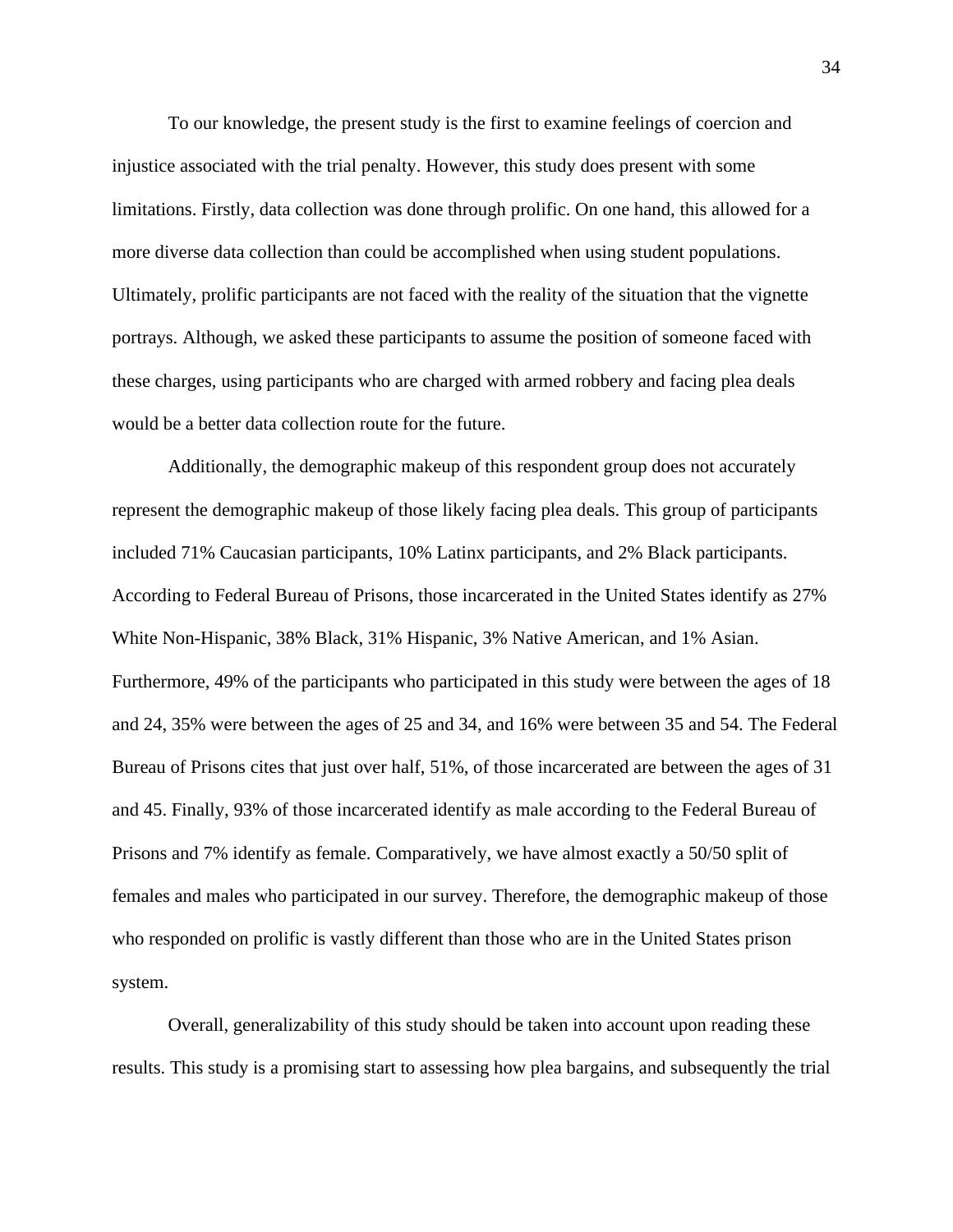penalty, can be unjust and unfair even to those who are innocent. As shown in this study, the coercive nature of the trial penalty can entice the innocent as well as those who are guilty to relinquish their rights of a fair trial for a lesser sentence which can be served beginning immediately. Furthermore, it seems past a certain point, possibly a difference between plea bargain and sentence exposure of about 10 years, feelings of injustice and unfairness somewhat neutralize between those who are guilty and those who are innocent. Although those who are innocent seem to still accept the plea bargain less often than those who are guilty, feelings of injustice and unfairness seem to be greater when the difference between the plea bargain and sentence exposure are less. Further research should be done to verify these results with a more generalizable population.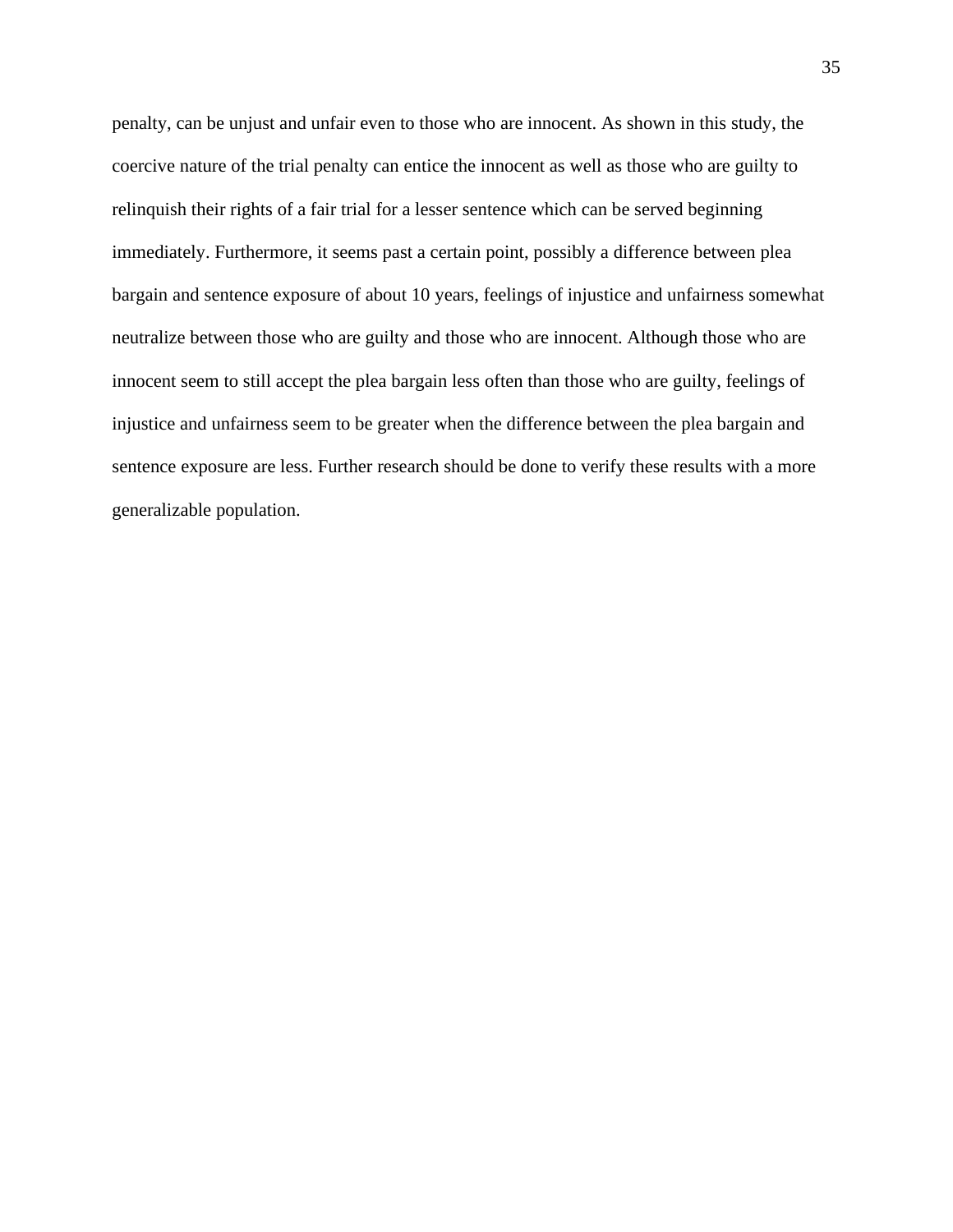#### **References**

- Bergk, J., Flammer, E., & Steinert, T. (2010). "Coercion Experience Scale" (CES)—Validation of a questionnaire on coercive measures. *BMC Psychiatry*, *10*. [https://doi](https://doi-org.ez.lib.jjay.cuny.edu/10.1186/1471-244X-10-5)[org.ez.lib.jjay.cuny.edu/10.1186/1471-244X-10-5](https://doi-org.ez.lib.jjay.cuny.edu/10.1186/1471-244X-10-5)
- Bordens, K. S., & Bassett, J. (1985) The Plea Bargaining Process From the Defendant's Perspective: A Field Investigation. *Basic and Applied Social Psychology*, *6*(2), 93- 110. doi: [10.1207/s15324834basp0602\\_1](https://doi.org/10.1207/s15324834basp0602_1)
- Brady v. United States, 397 U.S. 742 (1970).
- Bureau of Justice Statistics. (2010). *Felony defendants in large urban counties, 2006*. Bulletin NCJ 228944. Washington, DC: U. S. Department of Justice.
- Bushway, S. D., & Redlich, A. D. (2012). Is plea bargaining in the "shadow of the trial" a mirage? *Journal of Quantitative Criminology, 28*(3), 437–454. https://doiorg.ez.lib.jjay.cuny.edu/10.1007/s10940-011-9147-5
- Dervan, L. E., & Edkins, V. A. (2013). The innocent defendant's dilemma: An innovative empirical study of plea bargaining's innocence problem*. Journal of Criminal Law and Criminology, 103*(1), 1-48.
- Edkins, V. A. (2011). Defense attorney plea recommendations and client race: Does zealous representation apply equally to all*? Law and Human Behavior, 35*(5), 413–425. <https://doi-org.ez.lib.jjay.cuny.edu/10.1007/s10979-010-9254-0>
- Federal Bureau of Prisons. (2022). *Inmate Race.*

https://www.bop.gov/about/statistics/statistics\_inmate\_race.jsp

Gazal-Ayal, O., & Tor, A. (2012). THE INNOCENCE EFFECT. *Duke Law Journal, 62*(2), 339- 401. Retrieved March 26, 2021, from http://www.jstor.org/stable/23364853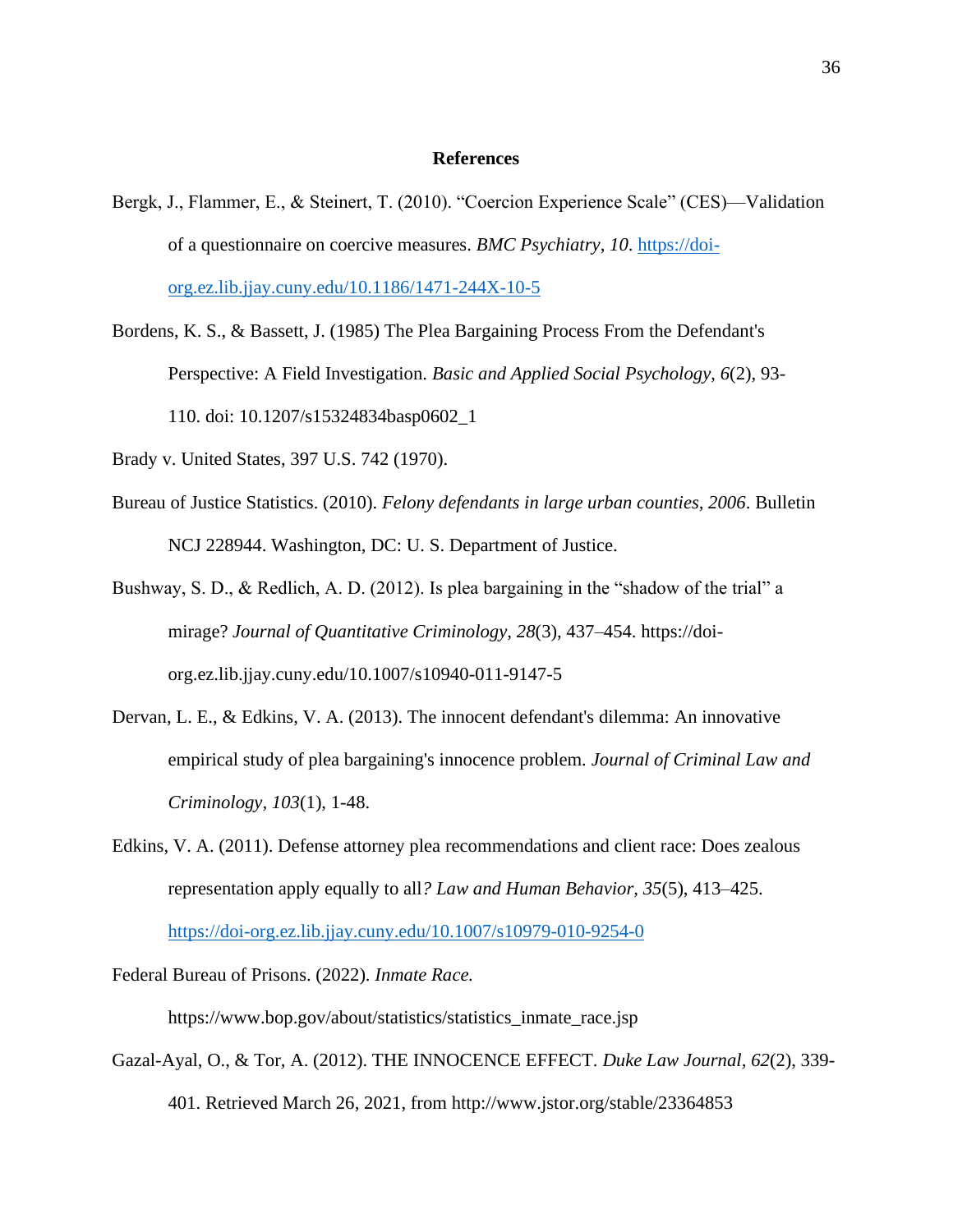Gregory, W. L., Mowen, J. C., & Linder, D. E. (1978). Social psychology and plea bargaining: Applications, methodology, and theory. *Journal of Personality and Social Psychology, 36*(12), 1521–1530. https://doi-org.ez.lib.jjay.cuny.edu/10.1037/0022- 3514.36.12.1521

- Helm, R. K., Reyna, V. F., Franz, A. A., Novick, R. Z., Dincin, S., & Cort, A. E. (2018). Limitations on the ability to negotiate justice: Attorney perspectives on guilt, innocence, and legal advice in the current plea system. *Psychology, Crime & Law, 24*(9), 915–934. <https://doi-org.ez.lib.jjay.cuny.edu/10.1080/1068316X.2018.1457672>
- Jones, A. M., & Penrod, S. (2018). Research-Based Instructions Induce Sensitivity to Confession Evidence. *Psychiatry, Psychology and Law, 25*(2), 257-272. doi:10.1080/13218719.2017.1364677
- Jones, S. (2011). Under pressure: Women who plead guilty to crimes they have not committed. *Criminology & Criminal Justice: An International Journal, 11*(1), 77–90. <https://doi-org.ez.lib.jjay.cuny.edu/10.1177/1748895810392193>
- Joselow, M. (2019). Promise-induced false confessions: Lessons from promises in another context. Boston College Law Review, 60(6), 1641-1688.
- Khogali, M., Jones, K., & Penrod, S. (2018). Fairness for all? Public perceptions of plea bargaining. *Applied Psychology in Criminal Justice, 14*(2), 136-153.

Lafler v. Cooper, 132 S. Ct. 1376 (2012).

McCoy, C. (2005). Plea bargaining as coercion: The trial penalty and plea bargaining reform. *Criminal Law Quarterly*, *50*(Issues 1 & 2), 67-107.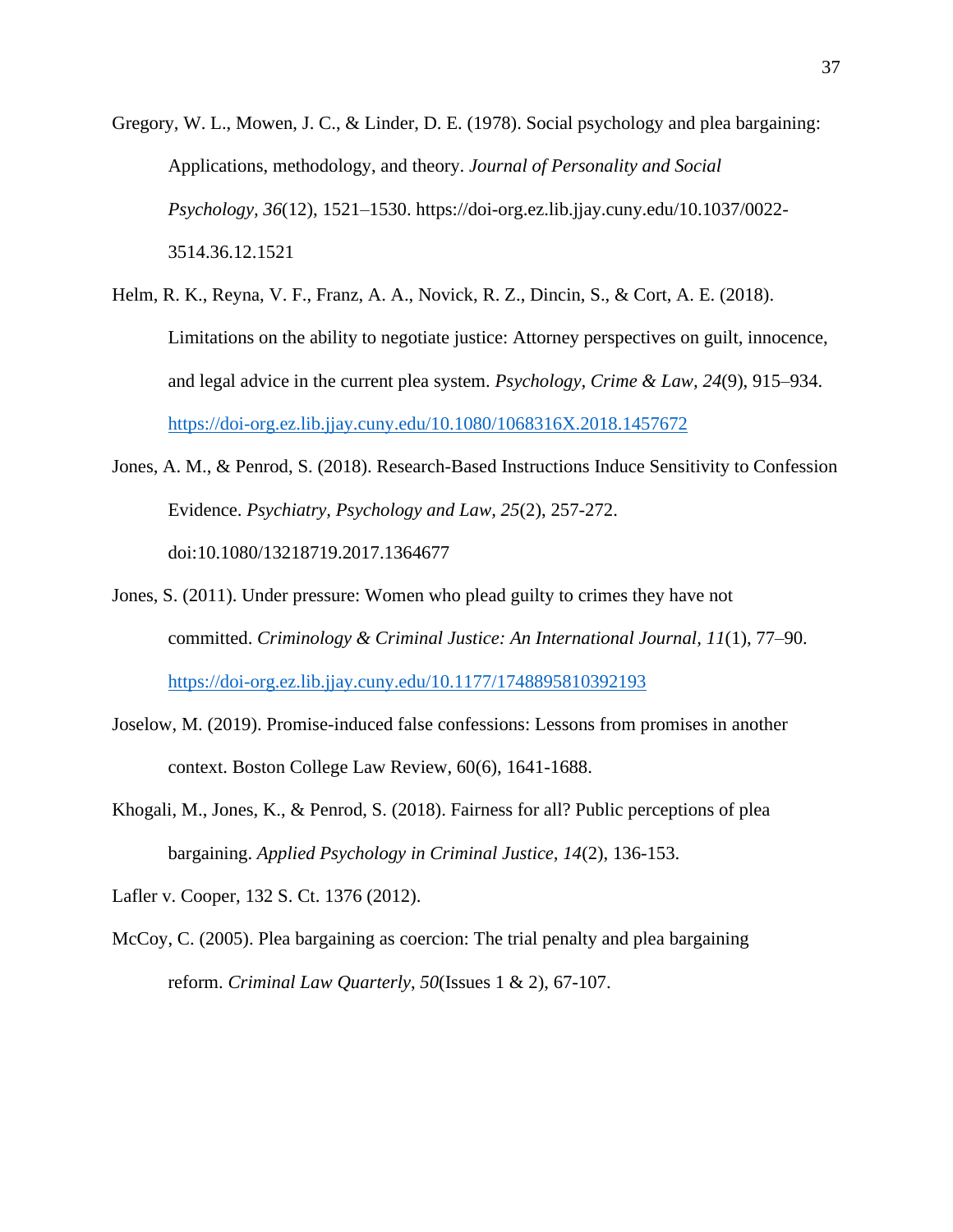McCarthy, B. L., & Lindquist, C. A. (1985). Certainty of punishment and sentence mitigation in plea behavior. *Justice Quarterly, 2*(3), 363-383. <https://doi.org/10.1080/07418828500088611>

- Pezdek, K., & O'Brien, M. (2014). Plea bargaining and appraisals of eyewitness evidence by prosecutors and defense attorneys. *Psychology, Crime & Law, 20*(3), 222–241. https://doi-org.ez.lib.jjay.cuny.edu/10.1080/1068316X.2013.770855
- Redlich, A. D., Bibas, S., Edkins, V. A., & Madon, S. (2017). The psychology of defendant plea decision making. *American Psychologist, 72*(4), 339–352. [https://doi](https://doi-org.ez.lib.jjay.cuny.edu/10.1037/a0040436)[org.ez.lib.jjay.cuny.edu/10.1037/a0040436](https://doi-org.ez.lib.jjay.cuny.edu/10.1037/a0040436)
- Redlich, A. D., & Bonventre, C. L. (2015). Content and comprehensibility of juvenile and adult tender-of-plea forms: Implications for knowing, intelligent, and voluntary guilty pleas. Law and Human Behavior, 39(2), 162–176. https://doiorg.ez.lib.jjay.cuny.edu/10.1037/lhb0000118
- Redlich, A. D., & Shteynberg, R. V. (2016). To plead or not to plead: A comparison of juvenile and adult true and false plea decisions. *Law and Human Behavior, 40*(6), 611–625. <https://doi-org.ez.lib.jjay.cuny.edu/10.1037/lhb0000205>
- Thaxton, S. (2013). Leveraging Death. *Journal of Criminal Law & Criminology, 103*(2), 475- 552.
- Tor, A., Gazal‐Ayal, O. and Garcia, S.M. (2010), Fairness and the Willingness to Accept Plea Bargain Offers. *Journal of Empirical Legal Studies, 7*, 97- 116. <https://doi.org/10.1111/j.1740-1461.2009.01171.x>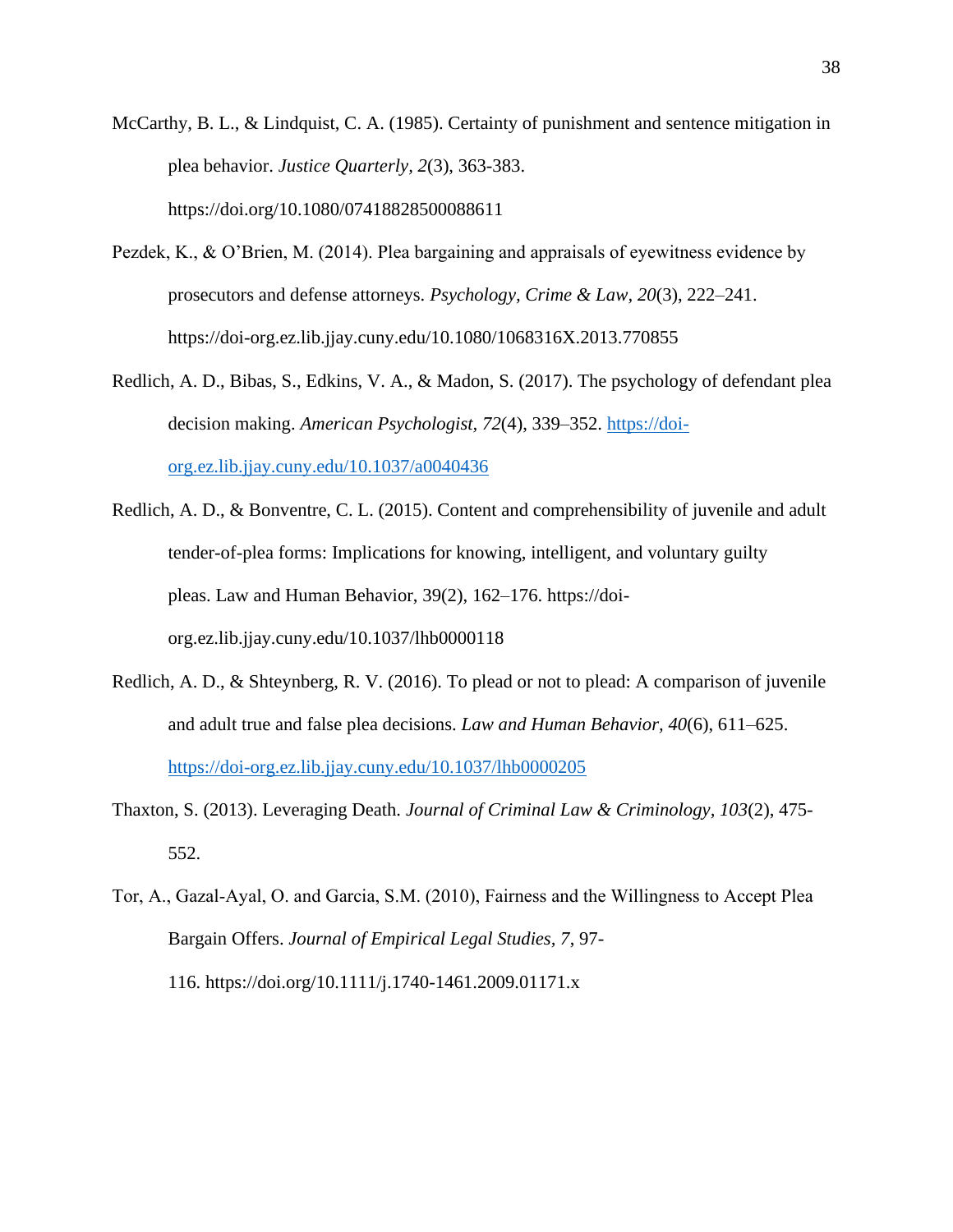United States Sentencing Commission. (2015). *Quick Facts Robbery Offenses.*  https://www.ussc.gov/sites/default/files/pdf/research-and-publications/quickfacts/Robbery\_FY15.pdf

- VanYperen, N. W., Hagedoorn, M., Zweers, M., & Postma, S. (2000). Injustice and employees' destructive responses: The mediating role of state negative affect. *Social Justice Research, 13*(3), 291–312. https://doi-org.ez.lib.jjay.cuny.edu/10.1023/A:1026411523466
- Weatherly, J. N., & Kehn, A. (2013). Probability discounting of legal and non-legal scenarios: Discounting varies as a function of the outcome, the recipient's race, and the discounter's sex. *Behavior and Social Issues, 22*. [https://doi-](https://doi-org.ez.lib.jjay.cuny.edu/10.5210/bsi.v22i0.4717)

[org.ez.lib.jjay.cuny.edu/10.5210/bsi.v22i0.4717](https://doi-org.ez.lib.jjay.cuny.edu/10.5210/bsi.v22i0.4717)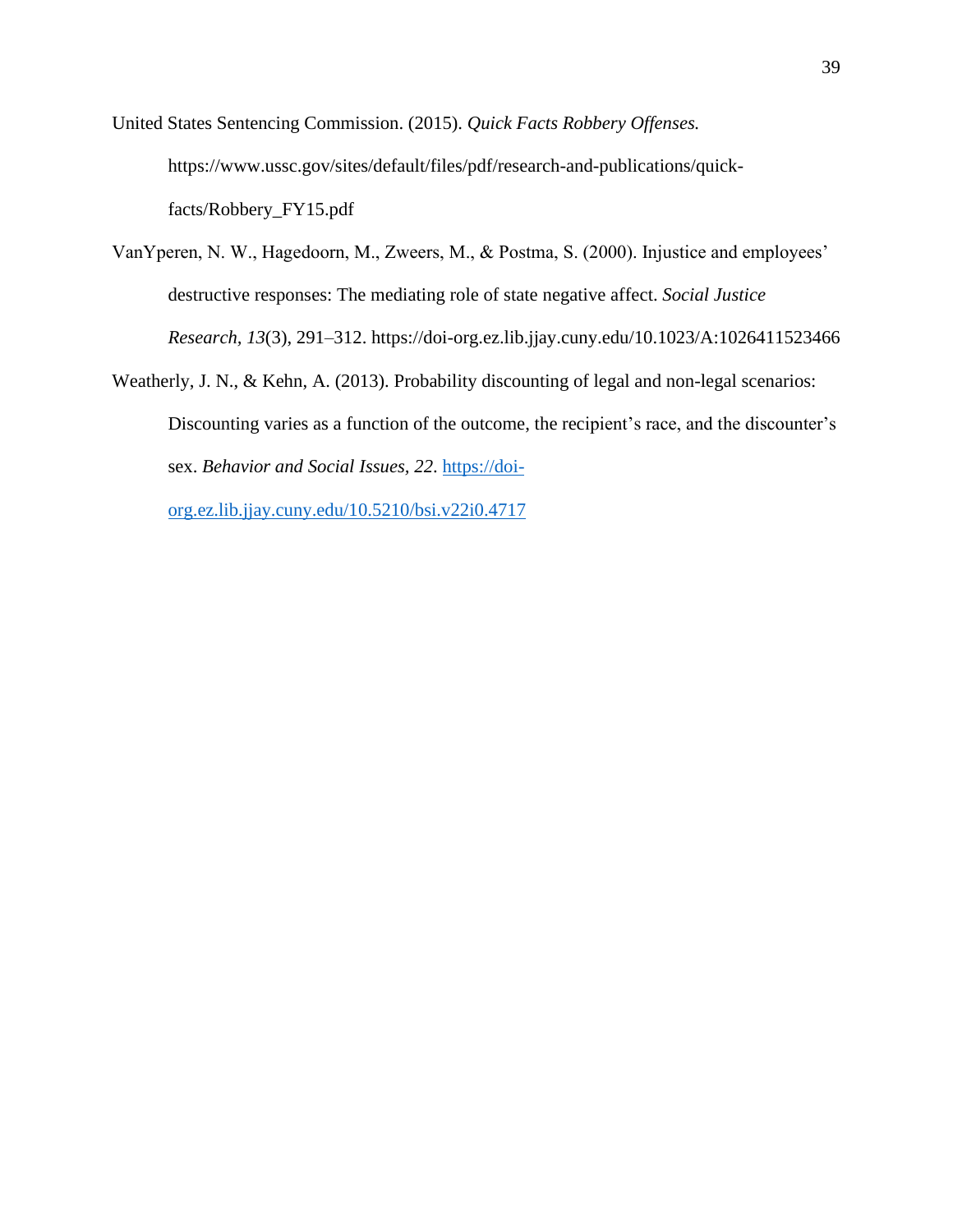#### **Appendix**

Additionally, a general linear model analysis was run to assess how participants' answered varied on the above fairness and injustice questions, based on which year they were presented at the outset. This found a few statistically significant results, and a LSD *post hoc* test was used to analyze the directionality of the results. Participants shown five years as a possibility if they choose to go to trial in the vignette, felt there would be greater restrictions to their human dignity once presented with the possibility of 20 years at trial compared to those initially shown the possibility of 20 years at trial, 2.32, BCa 95% CI  $[1.02, 3.61]$ ,  $p < 01$ . This sentiment was similar to those who were presented with 2 years of jail time if they chose to go to trial, 1.51, BCa 95% CI  $[0.2, 2.82]$ ,  $p = 0.02$ , and those presented ten years at the outset, 1.73, BCa 95% CI [.43, 3.02],  $p = .01$ . Those presented five years at the outset felt that there would be greater restrictions to their human dignity once presented with the possibility of 20 years compared to those initially shown 15 years, 1.43, BCa 95% CI  $[0.05, 2.81]$ ,  $p = 0.04$ .

Participants shown two years of jail time as a possibility if they choose to go trial, felt there would be greater restrictions to their human dignity once presented with the possibility of 15 years at trial compared to those initially shown the possibility of 15 years at trial, 2.35, BCa 95% CI [1.02 , 3.69], *p* < .01. This sentiment was echoed for those initially shown five years of jail time as the possibility if they chose to go to trial, 2.82, BCa 95% CI [1.50, 4.15],  $p < .01$ , as well as those initially shown ten years, 2.19, BCa 95% CI [.87, 3.52],  $p < .01$ . Those initially shown 20 years also felt that there would be greater restrictions to their human dignity once presented with the possibility of 15 years at trial compared to those initially shown the possibility of 15 years, 1.62, BCa 95% CI [.3 , 2.93], *p* = .02.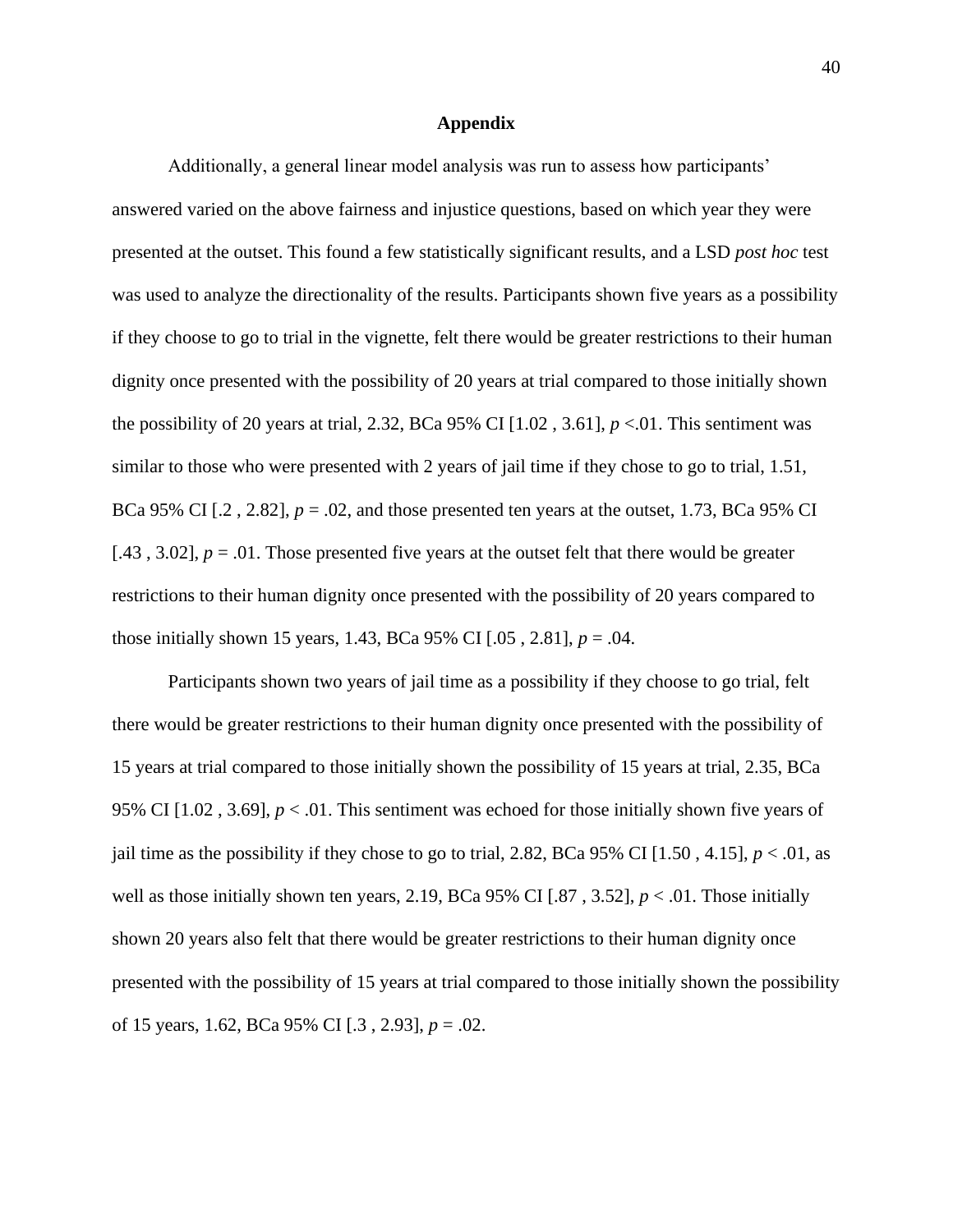Furthermore, participants shown five years of jail time as a possibility if they choose to go trial, felt there would be greater restrictions to their human dignity once presented with the possibility of ten years at trial compared to those initially shown the possibility of ten years at trial, 1.63, BCa 95% CI [.42, 2.84],  $p = 0.01$ . Similarly those shown five years of jail time as a possibility if they choose to go trial, felt there would be greater restrictions to their human dignity once presented with the possibility of ten years at trial compared to those initially shown the possibility of 20 years at trial, 1.45, BCa 95% CI [.26 , 2.65], *p* = .02. Finally, those shown five years of jail time as a possibility if they choose to go trial, felt there would be greater restrictions to their human dignity once presented with the possibility of two years at trial compared to those initially shown the possibility of 15 years at trial, 1.76, BCa 95% CI [.13 , 3.39],  $p = .04$ .

In regard to feelings of restriction to their autonomy, participants shown two years of jail time as a possibility if they choose to go trial, felt there would be greater restrictions to their autonomy once presented with the possibility of 20 years at trial compared to those initially shown the possibility of 20 years at trial, 1.82, BCa 95% CI [.64, 3],  $p < .01$ . Similarly, those initially shown five years of jail time as a possibility if they choose to go trial, 2.32, BCa 95% CI [1.15 , 3.49], as well as those initially shown ten years of jail time as the possibility if they chose to go to trial, 1.62, BCa 95% CI [.45, 2.79],  $p = .01$ , felt there would be greater restrictions to their autonomy when presented with the possibility of 20 years of jail time if they chose to go to trial. Those shown five years of jail time as a possibility if they choose to go trial, felt there would be greater restrictions to their autonomy once presented with the possibility of 20 years at trial compared to those initially shown the possibility of 15 years at trial, 1.36, BCa 95% CI [.12  $, 2.61$ ],  $p = .03$ .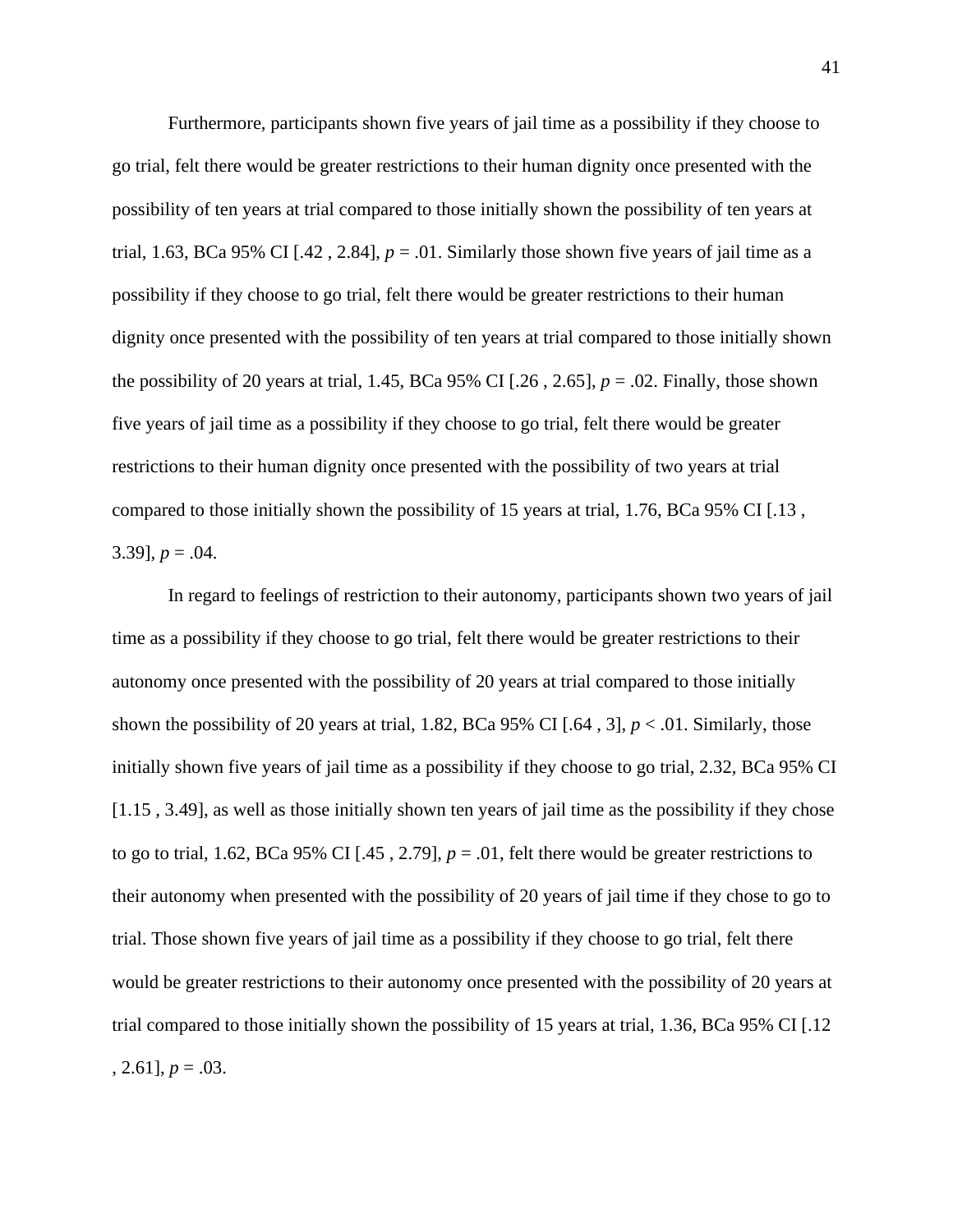Additionally, participants shown two years of jail time as a possibility if they choose to go trial, felt there would be greater restrictions to their autonomy once presented with the possibility of 15 years at trial compared to those initially shown the possibility of 15 years at trial, 1.94, BCa 95% CI [.67, 3.21],  $p < 0.01$ . This sentiment was echoed for those initially shown five years of jail time as the possibility if they chose to go to trial, 2.45, BCa 95% CI [1.19 , 3.71], *p* < .01, as well as those initially shown ten years, 1.78, BCa 95% CI [.53 , 3.04], *p* = .01. Those shown five years of jail time as a possibility if they choose to go trial, felt there would be greater restrictions to their autonomy once presented with the possibility of 15 years at trial compared to those initially shown the possibility of 20 years at trial, 1.67, BCa 95% CI [.49 , 2.85],  $p = .01$ .

Participants shown two years of jail time as a possibility if they choose to go trial, felt there would be greater restrictions to their autonomy once presented with the possibility of ten years at trial compared to those initially shown the possibility of ten years at trial, 1.26, BCa 95% CI  $[0.06, 2.47]$ ,  $p = 0.04$ . This feeling was similar to those initially presented five years, 1.81, BCa 95% CI [.63, 3.0],  $p < 0.01$ . Those initially shown five years of jail time as a possibility if they choose to go trial, also felt there would be greater restrictions to their autonomy once presented with the possibility of ten years at trial compared to those initially shown the possibility of 20 years at trial, 1.60, BCa 95% CI [.42 , 2.78], *p* = .01.

In regard to whether participants felt there would restrictions to their interpersonal contacts, participants shown two years of jail time as a possibility if they choose to go trial, felt there would be greater restrictions to their interpersonal contacts once presented with the possibility of 20 years at trial compared to those initially shown the possibility of 20 years at trial, 1.29, BCa 95% CI  $[0.01, 2.56]$ ,  $p < 0.05$ . This was similar to those initially presented with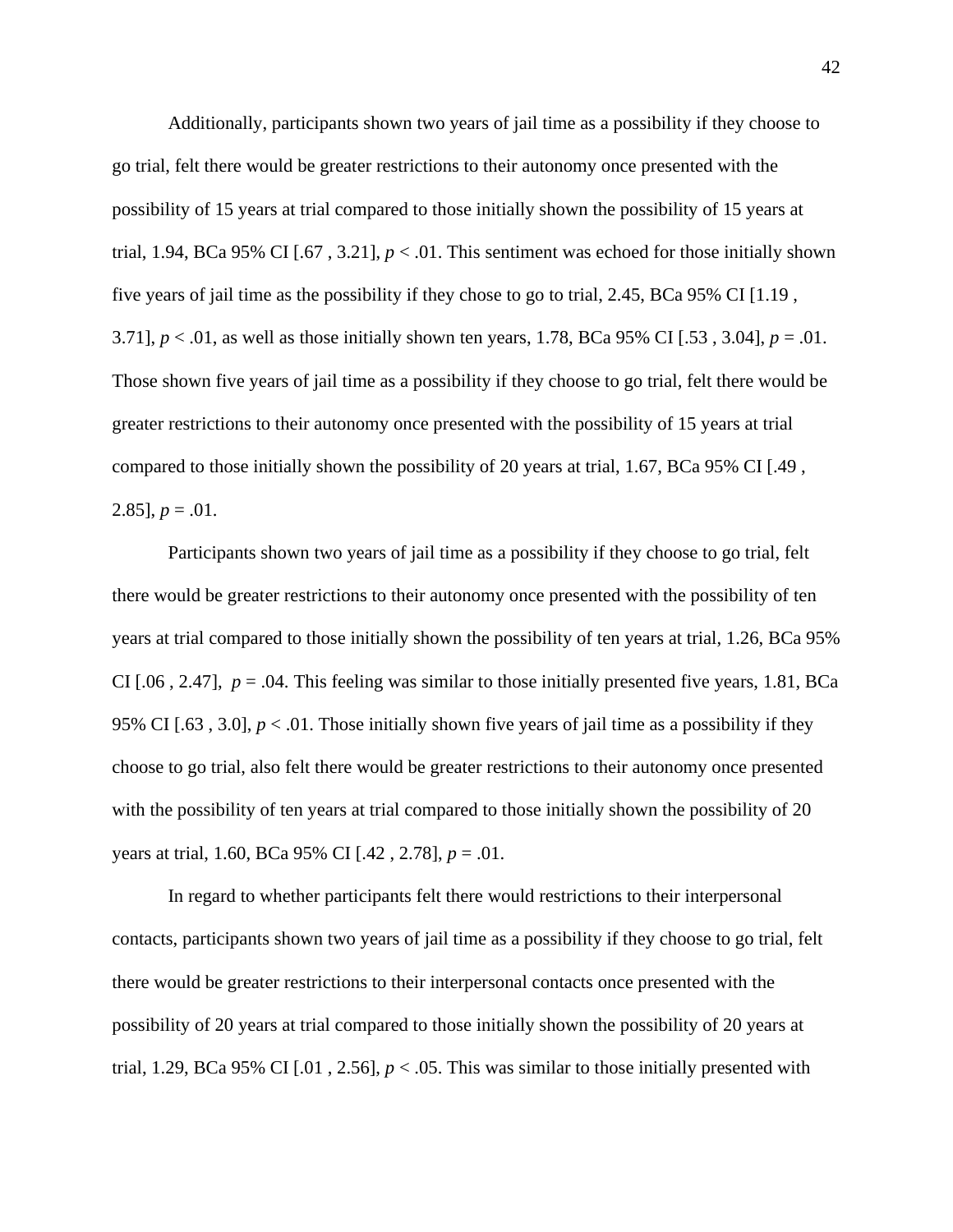five years, 2.14, BCa 95% CI [.88 , 3.4], *p* < .01, initially shown ten years, 1.32, BCa 95% CI [.06 , 2.59], *p* = .04, and initially shown 15 years, 1.34, BCa 95% CI [.01 , 2.68], *p* < .05.

In addition, participants shown five years of jail time as a possibility if they choose to go trial, felt there would be greater restrictions to their interpersonal contacts once presented with the possibility of 15 years at trial compared to those initially shown the possibility of 15 years at trial, 1.36, BCa 95% CI  $[0.07, 2.64]$ ,  $p = 0.04$ . Participants initially shown two years of jail time as a possibility if they choose to go trial, 1.34, BCa 95% CI [.12 , 2.56], *p* = .03, and those initially shown five years of jail time as a possibility if they choose to go trial, 1.56, BCa 95% CI [.35 , 2.76],  $p = 0.01$ , felt there would be greater restrictions to their interpersonal contacts once presented with the possibility of ten years at trial compared to those initially shown the possibility of ten years at trial.

In regard to whether participants felt that the possible jail time was proportionate to the crime, participants shown two years of jail time as a possibility if they choose to go trial, felt the possible jail time was less proportionate to the crime once presented with the possibility of 15 years at trial compared to those initially shown the possibility of 15 years at trial, 1.73, BCa 95% CI  $[.09, 3.38]$ ,  $p = .04$ . Participants shown two years of jail time as a possibility if they choose to go trial, felt the possible jail time was less proportionate to the crime once presented with the possibility of ten years at trial compared to those initially shown the possibility of ten years at trial, 1.76, BCa 95% CI [.15, 3.37],  $p = .03$ . Additionally, participants shown two years of jail time as a possibility if they choose to go trial, felt the possible jail time was less proportionate to the crime once presented with the possibility of ten years at trial compared to those initially shown the possibility of 15 years at trial, 1.95, BCa 95% CI [.25 , 3.64], *p* =.03. Finally, participants shown ten years of jail time as a possibility if they choose to go trial, felt the